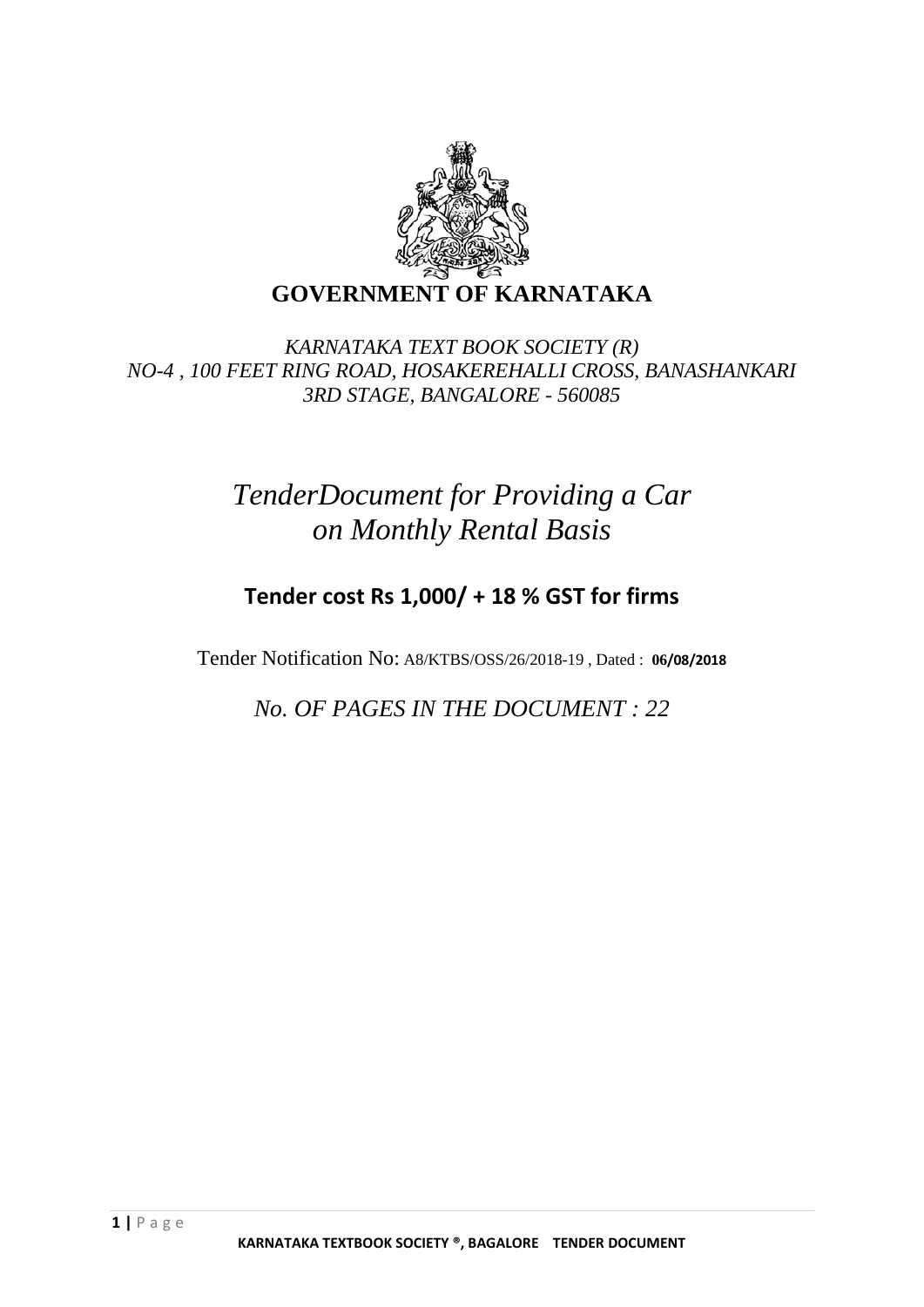## KARNATAKA TEXT BOOK SOCIETY (R) NO-4 , 100 FEET RING ROAD, HOSAKEREHALLI CROSS, BANASHANKARI 3RD STAGE, BANGALORE - 560085

## INDEX OF THE TENDER DOCUMENT

| Sl.No. | Particulars                           | Page No's. |
|--------|---------------------------------------|------------|
| 1      | <b>Schedule of Events</b>             | 3          |
| 2      | <b>Tender Notification</b>            | 4          |
| 3      | <b>Instructions to Tenderers</b>      | $5 - 11$   |
| 4      | <b>General Conditions of Contract</b> | $12 - 16$  |
| 5      | Special conditions of Contract        | $17 - 18$  |
| 6      | Schedule of requirements              | 19         |
| 7      | <b>Technical Specifications</b>       | 19         |
| 8      | Qualification criteria                | 19         |
| 9      | Tender form and price schedule        | 20         |
| 10     | <b>Contract Form</b>                  | 20         |
| 11     | Price bid format                      | 21         |
| 12     | <b>Bank Guarantee Form</b>            | 22         |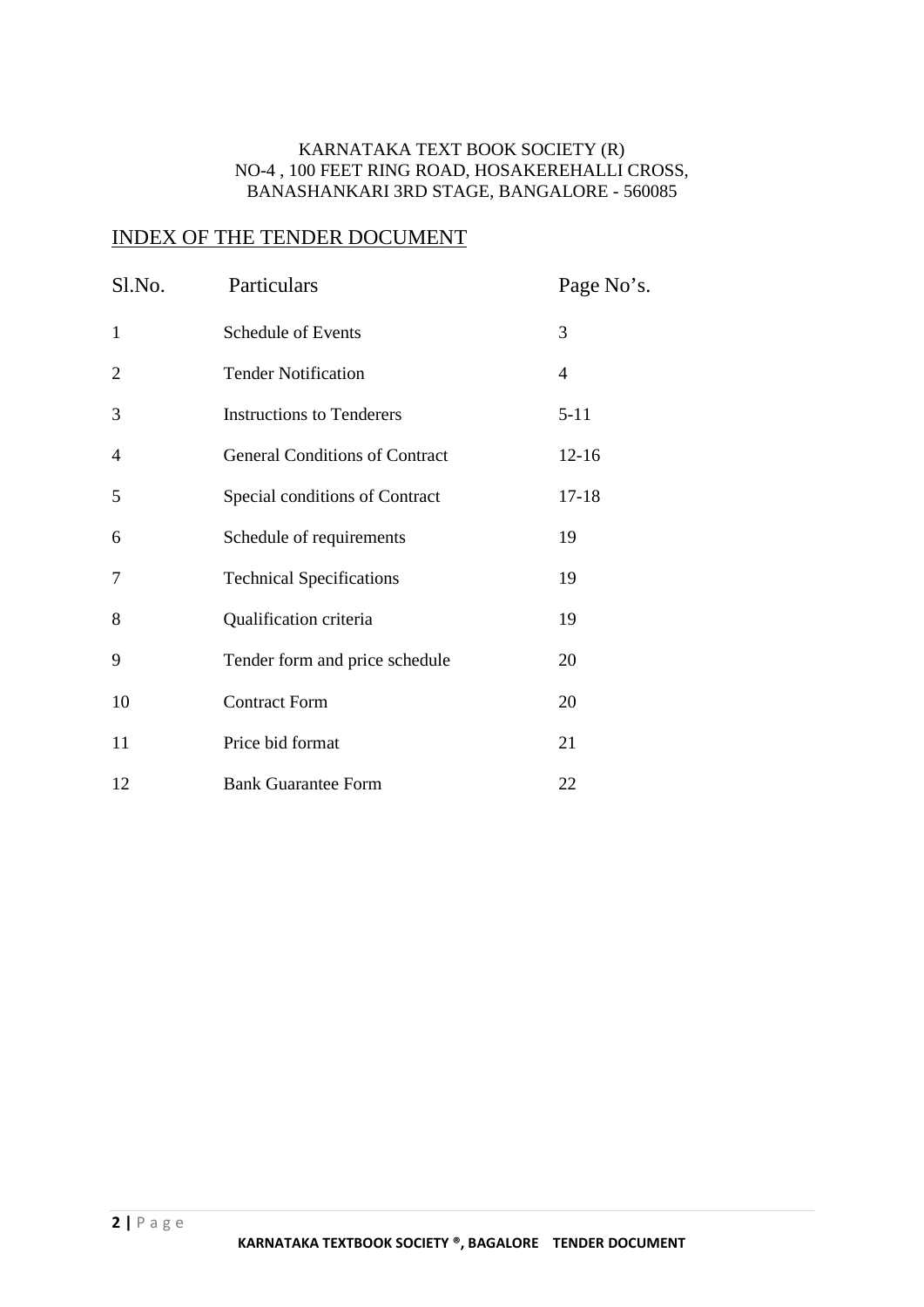## **080 26422245 / 080 26422238**

## **GOVERNMENT OF KARANATAKA KARNATAKA TEXT BOOK SOCIETY (R) NO-4 , 100 FEET RING ROAD, HOSAKEREHALLI CROSS, BANASHANKARI 3RD STAGE, BANGALORE - 560085**

## **Section-I**

## *Schedule of Events*

| <b>TENDER REFERENCE</b>                                       |                      | A8/KTBS/OSS/26/2017-18, Dated: 07/08/2018 |
|---------------------------------------------------------------|----------------------|-------------------------------------------|
| DATE OF NOTIFICATION                                          | $\ddot{\cdot}$       | 07/08/2018                                |
| PRE BID MEETING                                               | $\ddot{\cdot}$       | 20/08/2018, 11:00 am                      |
| <b>LAST DATE AND TIME FOR</b><br><b>SUBMISSION OF TENDERS</b> | ÷                    | 06/09/2018, 5:30 pm                       |
| TIME AND DATE OF OPENING<br><b>TECHNICAL BID</b>              |                      | 08/09/2018, 11.00 am                      |
| TIME AND DATE OF OPENING<br><b>FINANCIAL BID</b>              | $\ddot{\phantom{a}}$ | 12/09/2018. 11.00 am                      |
| <b>OPENING OF BIDS</b>                                        | $\mathcal{L}$        | Online through e-procurement portal       |
| ADDRESS FOR COMMUNICATION :                                   |                      | AT THE ABOVE ADDRESS                      |
| NO OF PAGES IN THIS<br><b>TENDER DOCUMENT</b>                 |                      | 22                                        |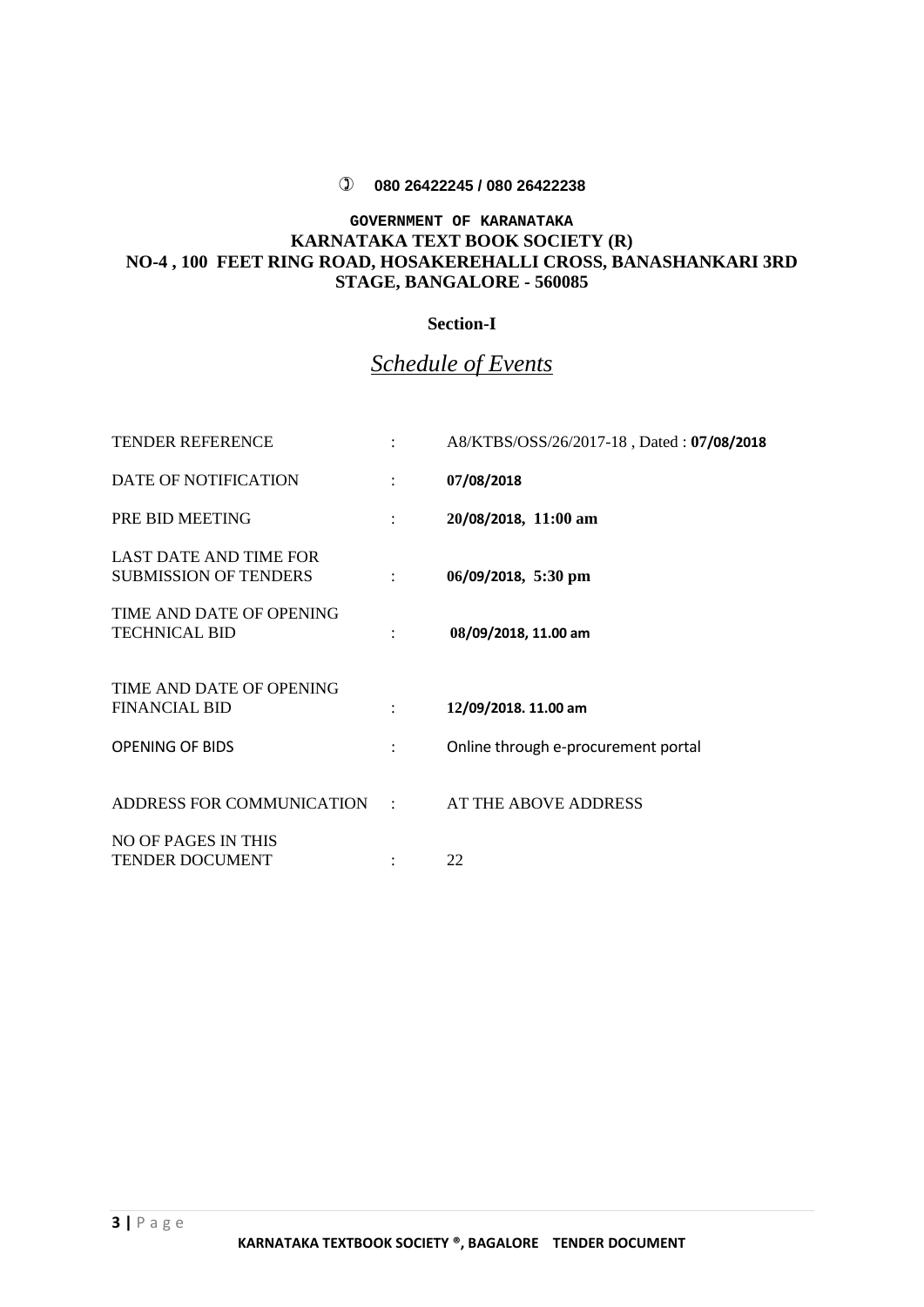## **080 26422245 / 080 26422238**

## **GOVERNMENT OF KARANATAKA KARNATAKA TEXT BOOK SOCIETY (R) NO-4 , 100 FEET RING ROAD, HOSAKEREHALLI CROSS, BANASHANKARI 3RD STAGE, BANGALORE - 560085**

Notification No: A8/KTBS/OSS/26/2017-18 Dated: **06/08/2018**

## *BRIEF TENDER NOTIFICATION (through e-procurement)*

Online tenders are invited under KTPP Act 1999 and Rules made there under in Two bid

system from the intending and eligible Firm's for providing 1 Car on monthly rental basis for One year from 1<sup>st</sup> October - 2018 to 31<sup>st</sup> Sept - 2019, for the use of Managing Director, Karnataka Textbook Society, Bangalore – 560085. Estimated total value of the Tender is about **Rs 3.60** lakhs & total EMD will be Rs **10,000/-.** The detailed Tender Document may be downloaded from web site https://eproc.karnataka.gov.in for information. The bids shall be submitted online before **06/09/2018** , 5:00 pm. The Technical bid will be opened online at **12/09/2018** , 11.00 am. For any further clarifications the above Office may be contacted.

> -sd-Managing Director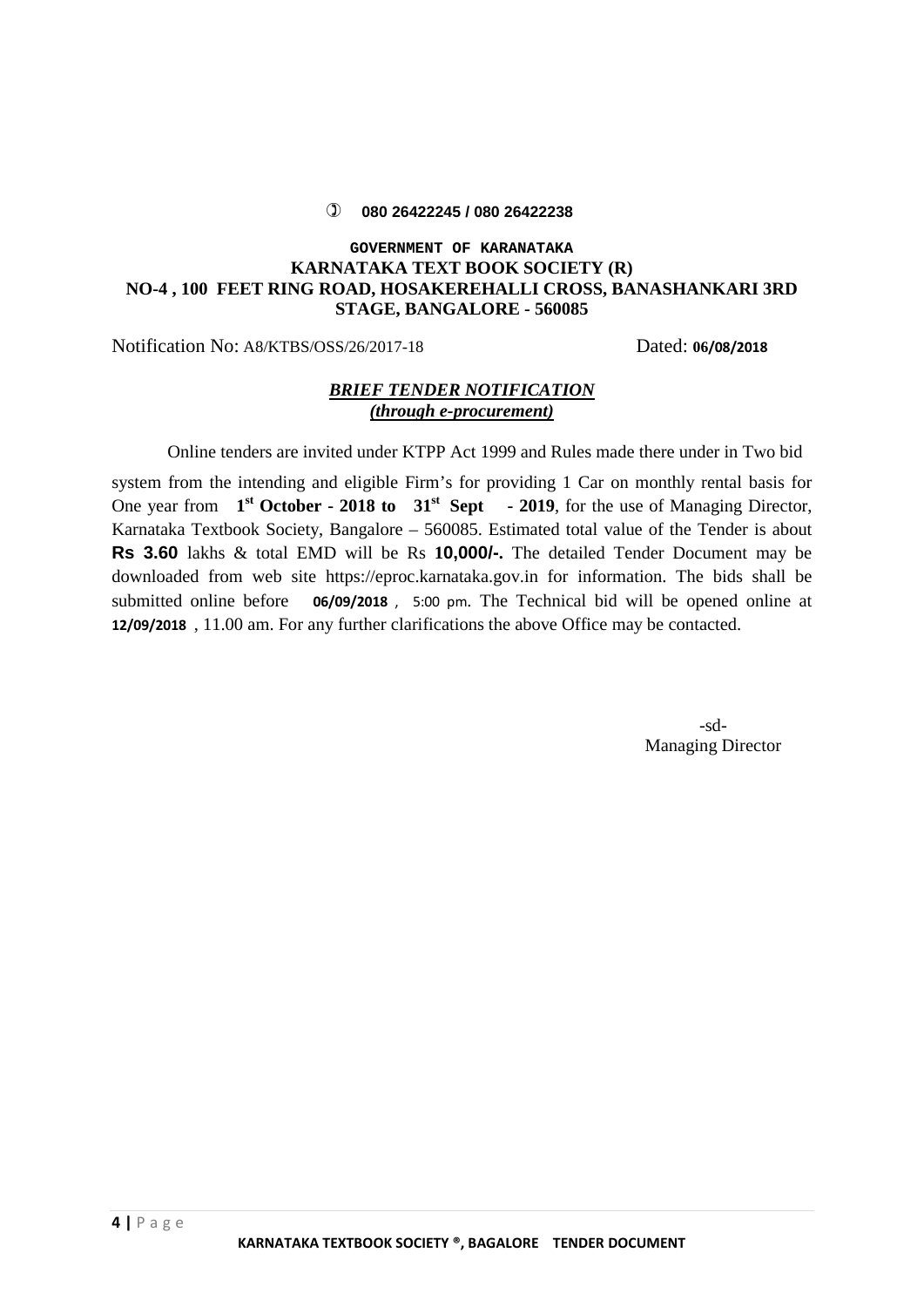## **SECTION II INSTRUCTIONS TO TENDERERS TABLE OF CLAUSES**

| <b>Clause</b><br>No. | <b>Topic</b><br><b>Number</b>                                    | Page<br>No.    |
|----------------------|------------------------------------------------------------------|----------------|
|                      | A. Introduction                                                  |                |
| 1.                   | Eligible Tenderer                                                | 6              |
| 2.                   | Cost of Tendering                                                | 6              |
|                      | <b>B. Tender Documents</b>                                       |                |
| 3.                   | <b>Contents of Tender Documents</b>                              | 6              |
| 4.                   | <b>Clarification of Tender Documents</b>                         | 6              |
| 5.                   | <b>Amendment of Tender Documents</b>                             | 7              |
|                      | <b>C. Preparation of Tenders</b>                                 |                |
| 6.                   | Language of Tender                                               | 7              |
| 7.                   | Documents Constituting the Tender                                | $\overline{7}$ |
| 8                    | <b>Tender Form</b>                                               | $\overline{7}$ |
| 9.                   | <b>Tender Prices</b>                                             | $\overline{7}$ |
| 10.                  | <b>Tender Currency</b>                                           | $\,$ 8 $\,$    |
| 11.                  | Documents Establishing Tenderer's Eligibility and Qualifications | 8              |
| 12.                  | <b>Earnest Money Deposit</b>                                     | 8              |
| 13.                  | Period of Validity of Tenders                                    | 8              |
| 14.                  | Format and Signing of Tender                                     | 8              |
|                      | <b>D. Submission of Tenders</b>                                  |                |
| 15.                  | Sealing and Marking of Tenders                                   | 9              |
| 16                   | Deadline for submission of Tenders                               | 9              |
| 17.                  | <b>Late Tenders</b>                                              | 9              |
| 18.                  | Modification and Withdrawal of Tenders                           | 9              |
|                      | <b>E. Tender Opening and Evaluation of Tenders</b>               |                |
| 19                   | Opening of Tenders by the Purchaser                              | 9              |
| 20                   | <b>Clarification of Tenders</b>                                  | 9              |
| 21                   | Preliminary Examination                                          | 9              |
| 22                   | Evaluation and Comparison of Tenders                             | 9              |
| 23                   | Contacting the Purchaser                                         | 10             |
|                      |                                                                  |                |

## **F. Award of Contract**

| 24  | Post-qualification                                                      | 10 |
|-----|-------------------------------------------------------------------------|----|
| 25  | Award Criteria                                                          | 10 |
| -26 | Purchaser's Right to Vary the Contract Period                           | 10 |
| 27  | Purchaser's Right to Accept any Tender and to Reject any or all Tenders | 10 |
| 28  | Notification of Award                                                   | 10 |
| 29  | Signing of Contract                                                     | 11 |
| 30  | Performance Security                                                    | 11 |
| 31  | Corrupt and Fraudulent Practices                                        | 11 |
|     |                                                                         |    |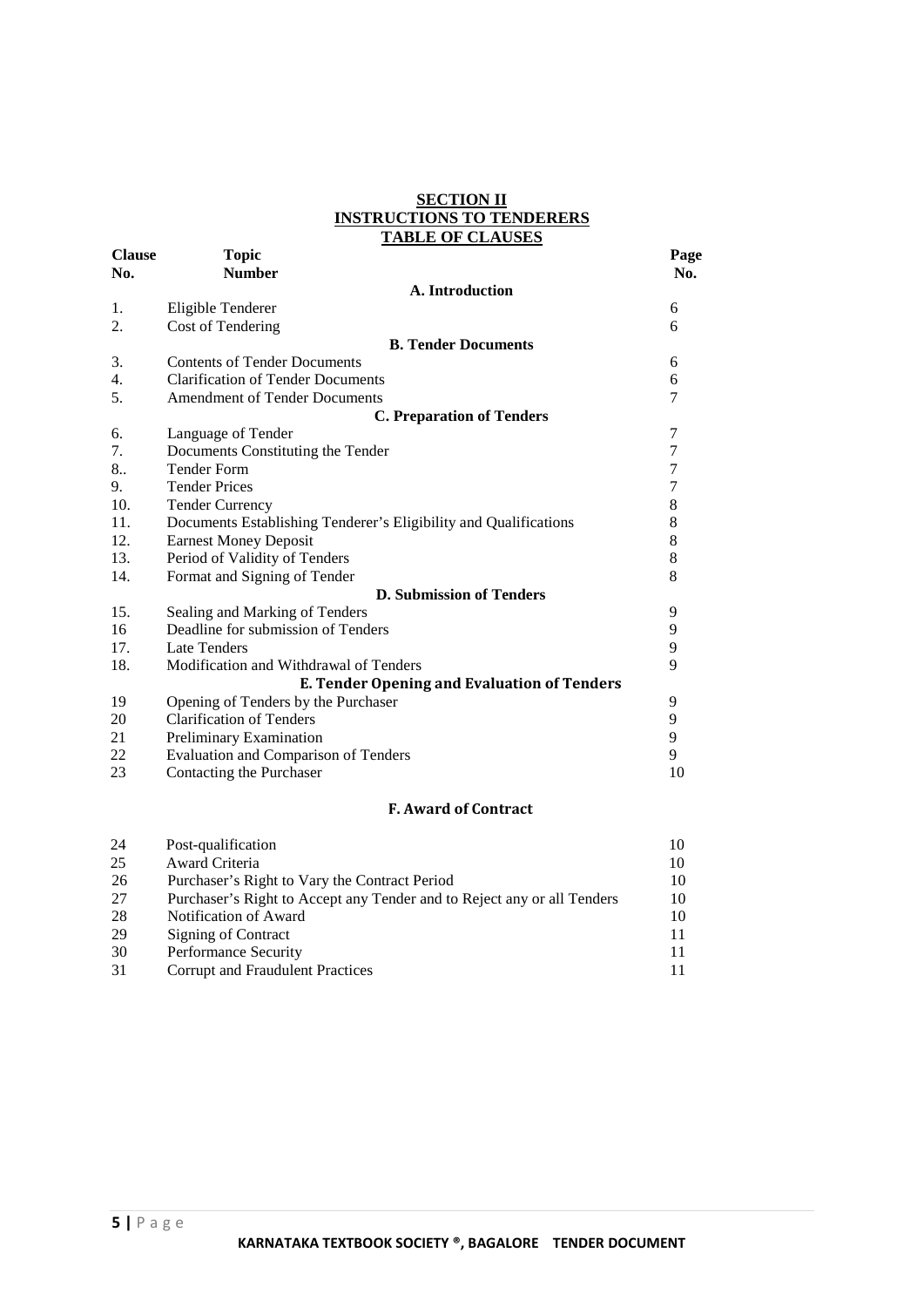## **INSTRUCTION TO TENDERERS A. Introduction**

## **1. Eligible Tenderers**

- 1.1 Tenderers should not be associated, or have been associated in the past, directly or indirectly, with a firm or any of its affiliates which have been engaged by the Purchaser to provide consulting services for the preparation of the design, specifications, and other documents to be used for the procurement of the Services to be purchased under this Invitation of Tenders.
- 1.2 Bidders shall not be under a declaration of ineligibility for corrupt and fraudulent practices issued by Government of Karnataka or they shall not be under a declaration as black listed by the purchaser.

ALSO SEE CLAUSE 11 AND SECTION VII

### **2. Cost of Tendering:**

2.1 The Tenderer shall bear all costs associated with the preparation and submission of its tender, and THE MANAGING DIRECTOR KARNATAKA TEXTBOOK SOCIETY hereinafter referred to as **"the Purchaser",** will in no case be responsible or liable for these costs, regardless of the conduct or outcome of the tender process.

## **B. The Tender Documents**

## **3. Contents of Tender Documents**

3.1 The Service required, tendering procedures and contract terms are prescribed in the tender documents. In addition to the Invitation for Tenders, the tender documents include:

- (a) Instruction to Tenderers (ITT) ;
- (b) General Conditions of Contract (GCC) ;
- (c) Special Conditions of Contract (SCC) ;
- (d) Schedule of Requirements;
- (e) Technical Specifications;
- (f) Tender Form and Price Schedules;
- (g) EarnestMoneyDeposit Form;
- (h) Contract Form;
- (i) Performance Security Form;
- (j) Performance Statement Form;
- 3.2 The Tenderer is expected to examine all instructions, forms, terms, and specifications in the tender documents. Failure to furnish all information required by the tender documents or submission of a tender not substantially responsive to the tender documents in every respect will be at the Tenderer's risk and may result in rejection of its tender.

### **4. Clarification of Tender Documents**

4.1 A prospective Tenderer requiring any clarification of the tender documents may notify the Purchaser in writing or by telex or cable or fax at the Purchaser's mailing address indicated in the Invitation for Tenders. The Purchaser will respond in writing to any request for clarification of the tender documents which it receives no later than 15 days prior to the deadline for submission of tenders prescribed by the Purchaser. Written copies of the Purchaser's response (including an explanation of the query but without identifying the source of inquiry) will be sent to all prospective tenderers which have received the tender document.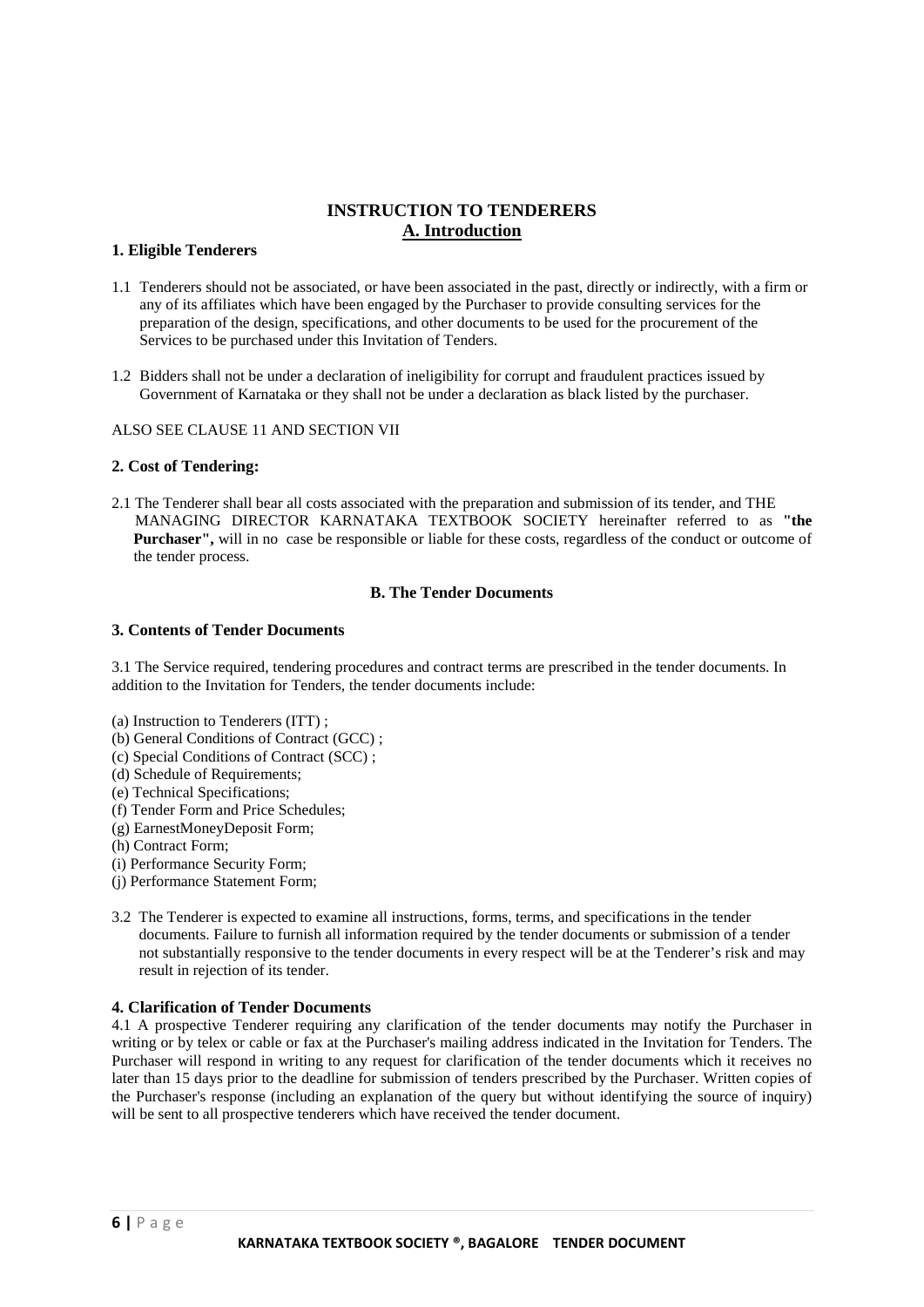## **5. Amendment of Tender Documents**

5.1 At any time prior to the deadline for submission of tenders, the Purchaser may, for any reason, whether at its own initiative or in response to a clarification requested by a prospective tenderer, modify the tender documents by amendment.

5.2 Any amendment should be published in the e-procurement portal itself.

5.3 In order to allow prospective tenderers reasonable time in which to take the amendment into account in preparing their tenders, the Purchaser, at its discretion, may extend the deadline for the submission of tenders.

## **C. Preparation of Tenders**

## **6. Language of Tender**

6.1 The tender prepared by the Tenderer, as well as all correspondence and documents relating to the tender exchanged by the Tenderer and the Purchaser, shall be written in English language. Supporting documents and printed literature furnished by the Tenderer may be in another language provided they are accompanied by an accurate translation of the relevant passages in the English language in which case, for purposes of interpretation of the Tender, the translation shall govern.

## **7. Documents Constituting the Tender (One Bid)**

7.1 The tender (One Bid) prepared by the Tenderer shall comprise the following components.

- a) A Tender Form and a Price Schedule shall be online completed in accordance with ITT Clauses 8, 9, 10 and Section II (D).
- b) Earnest money deposit furnished in accordance with ITT Clause 12. Scanned Images of the following
- c) Copy of RC (or equivalent).
- d) Road Tax Paid receipt (or proof for the same).
- e) Insurance Certificate of the Vehicle proposed to be provided.
- f) Acknowledgement of IT returns filed for the previous three year.
- g) The papers shall be in the name of the tenderer or in the tenderer's firm. If it is not in the name of the tenderer a letter of acceptance from the owner of the vehicle will be enclosed.
- h) Service tax registration certificate and last years service tax returns.
- i) PAN card scanned image
- j) Address proof and contact person.
- k) GST registration certificate.
- l) Proof of ownership

## **8. Tender Form**

8.1 As per e-procurement portal.

## **9. Tender Prices**

9.1 Prices shall be entered in the format provided as per e-procurement portal.

9.2 Prices quoted by the Tenderer shall be fixed during the Tenderer's performance of the Contract and not subject to variation on any account except due to variation in the Statutory payments. However, any increase in the statutory levies will be compensated by the purchaser. Similarly any reduction shall be to the credit of the purchaser.

9.3 A Tender submitted with an adjustable price quotation other than what has been mentioned above will be treated as non-responsive and rejected.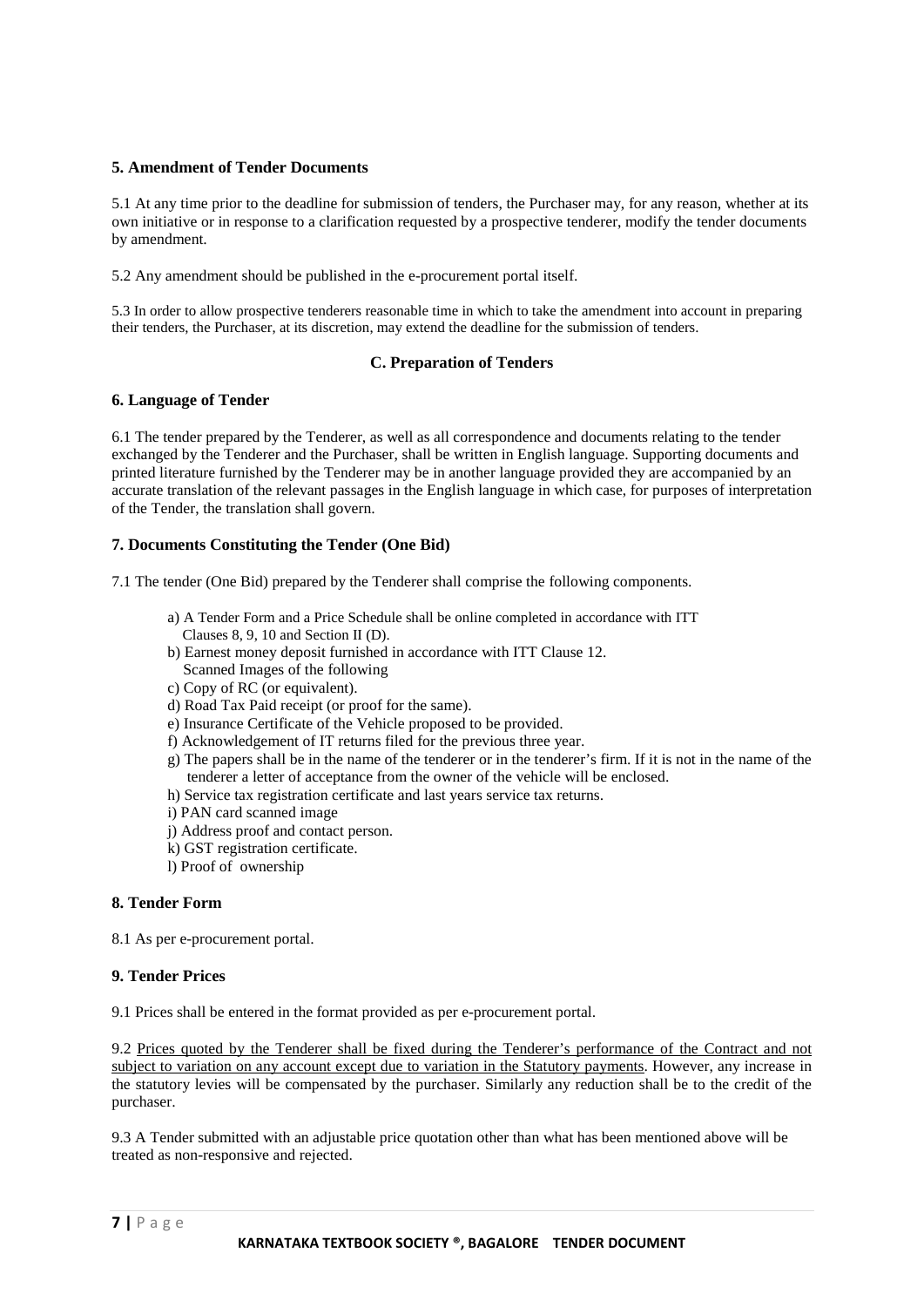## **10. Tender Currency**

10.1 Prices shall be quoted in Indian Rupees:

### **11. Documents Establishing Tenderer's Eligibility and Qualifications**

11.1 Pursuant to ITT Clause 7, the documents furnished by the Tenderer shall establish the Tenderer's eligibility to tender and its qualifications to perform the Contract if its tender is accepted

### **12. Earnest Money Deposit**

12.1 Pursuant to ITT Clause 7, the Tenderer shall furnish, as part of its tender, earnest money deposit in the amount the Notification.

12.2 The earnest money deposit is required to protect the Purchaser against the risk of Tenderer's conduct which would warrant the security's forfeiture, pursuant to ITT Clause 12.7.

#### 12.3 EMD and tender processing fee should be paid through **e-payments.(credit card, direct debit(internet banking), NEFT(National Electronic Fund Transfer),OTC(Over the counter)).**

12.4 Any tender not secured in accordance with ITT Clauses 12.1 and 12.3 above will be rejected by the Purchaser as nonresponsive, pursuant to ITT Clause 22.

12.5 Unsuccessful Tenderer's earnest money deposit will be discharged/returned as promptly as possible but not later than 60 days after the expiration of the period of tender validity prescribed by the Purchaser, pursuant to ITT Clause 14.

12.6 The successful Tenderer's earnest money deposit will be discharged upon the Tenderer signing the Contract, pursuant to ITT Clause 30, and furnishing the performance security, pursuant to ITT Clause 30.1

- 12.7 The tender security may be forfeited:
	- (a) if a Tenderer (i) withdraws its tender during the period of tender validity specified by the Tenderer on the Tender Form; or (ii) does not accept the correction of errors pursuant to **ITT Clause 22.2**; or
	- (b) in case of a successful Tenderer, if the Tenderer fails:
		- (i) to sign the Contract in accordance with ITT **Clause 29**; or
		- (ii) to furnish performance security in accordance with ITT **Clause 30**.

### **13. Period of Validity of Tenders**

- 13.1 Tenders shall remain valid for 90 days after the deadline for submission of tenders prescribed by the Purchaser, pursuant to ITT **Clause 17**. A tender valid for a shorter period shall be rejected by the Purchaser as non-responsive.
- 13.2 In exceptional circumstances, the Purchaser may solicit the Tenderer's consent to an extension of the period of validity. The request and the responses thereto shall be made in writing (or by cable or telex or fax). The earnest money deposit provided under ITT **Clause 12** shall also be suitably extended. A Tenderer may refuse the request without forfeiting its earnest money deposit. A Tenderer granting the request will not be required nor permitted to modify its tender.

### **14. Format and Signing of Tender**

14.1 As per e-procurement norms.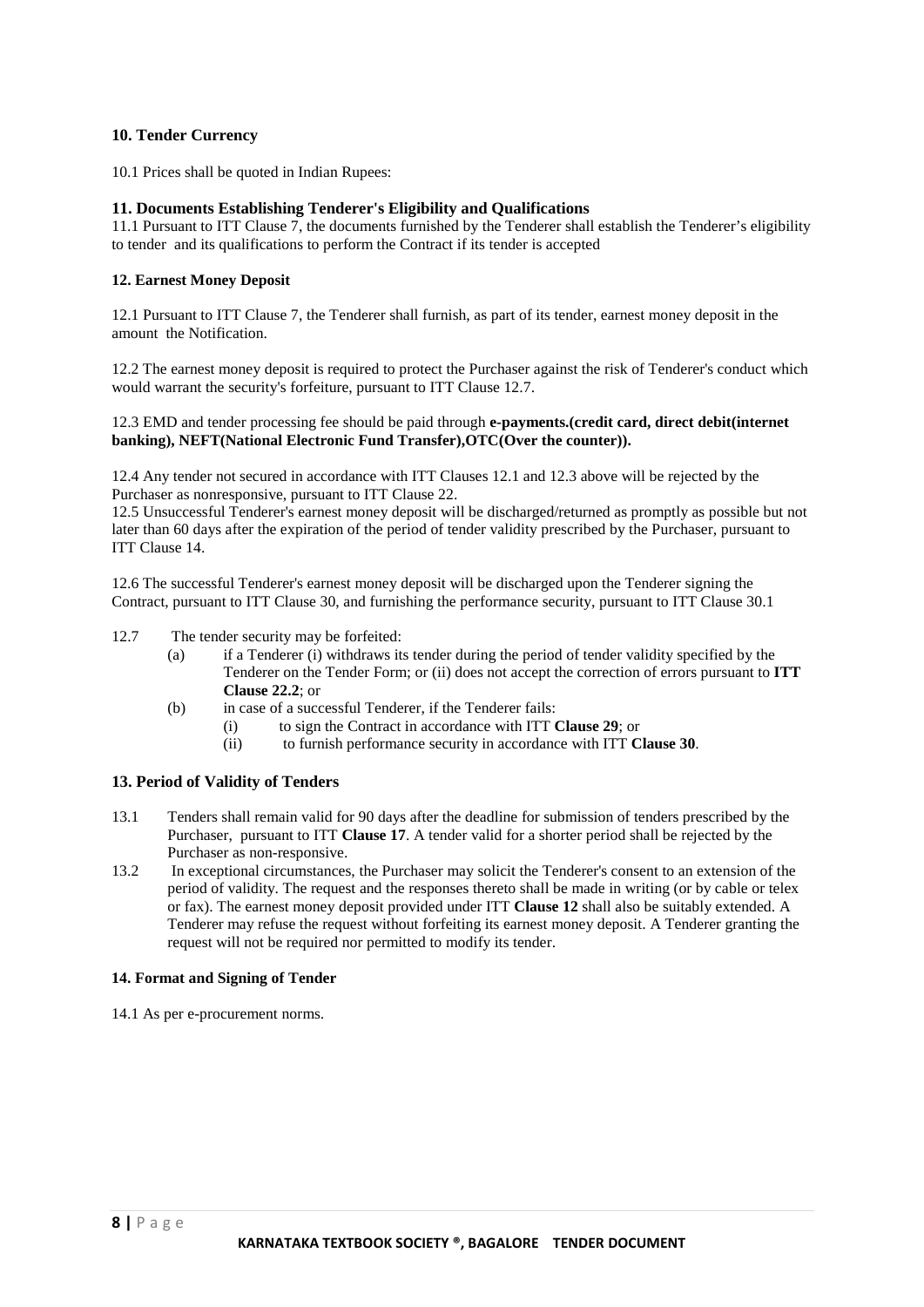## **15. Sealing and Marking of Tenders**

15.1 As per e-procurement norms.

### **16. Deadline for Submission of Tenders**

16.1 As per e-procurement calendar of events.

### **17. Late Tenders**

17.1 It is impossible to submit the tenders after the expiry of the time stipulated in e-proc and therefore the tenderers shall take all precautions to upload the tender well in advance.

### **18. Modification and Withdrawal of Tenders**

18.1 There is no provision to make any modifications once the document is uploaded. Therefore the tenderer shall take all precautions to upload carefully and the correct figures only.

### **E. Tender Opening and Evaluation of Tenders**

### **19. Opening of Tenders by the Purchaser**

19.1 The Purchaser will open all tenders online, at the time as mentioned in page-3. The tenderers can also access the information online once the tenders are opened.

## **20. Clarification of Tenders**

20.1 During evaluation of tenders, the Purchaser may, at its discretion, ask the Tenderer for a clarification of its tender. The request for clarification and the response shall be in writing and no change in prices or substance of the tender shall be sought, offered or permitted.

### **21. Preliminary Examination**

21.1 Where the Tenderer has quoted for multiple schedules, if the tender security furnished is inadequate for the schedule, the purchaser shall take the price tender into account only to the extent the tender is secure. For this purpose, the extent to which the tender is secured shall be determined by evaluating the requirement of tender security to be furnished for the schedule included in the tender (offer) in the serial order of the item of requirements of the Tender document.

21.2 The Purchaser may waive any minor informality or non-conformity or irregularity in a tender which does not constitute a material deviation, provided such a waiver does not prejudice or affect the relative ranking of any Tenderer.

21.3 Prior to the detailed evaluation, pursuant to ITT Clause 21, the Purchaser will determine the substantial responsiveness of each tender to the tender documents. For purposes of these Clauses, a substantially responsive tender is one which conforms to the terms and conditions of the tender documents without material deviations. Deviations from or objections or reservations to critical provisions such as those concerning Performance Security, Applicable law (GCC Clause 17), and Taxes & Duties (GCC Clause 19) will be deemed to be a material deviation. The Purchaser's determination of a tender's responsiveness is to be based on the contents of the tender itself without recourse to extrinsic evidence.

21.4 If a tender is not substantially responsive, it will be rejected by the Purchaser and may not subsequently be made responsive by the Tenderer by correction of the non-conformity.

## **22. Method of Opening, Evaluation and Comparison of Tenders**

22.1 As per e-procurement calendar of events.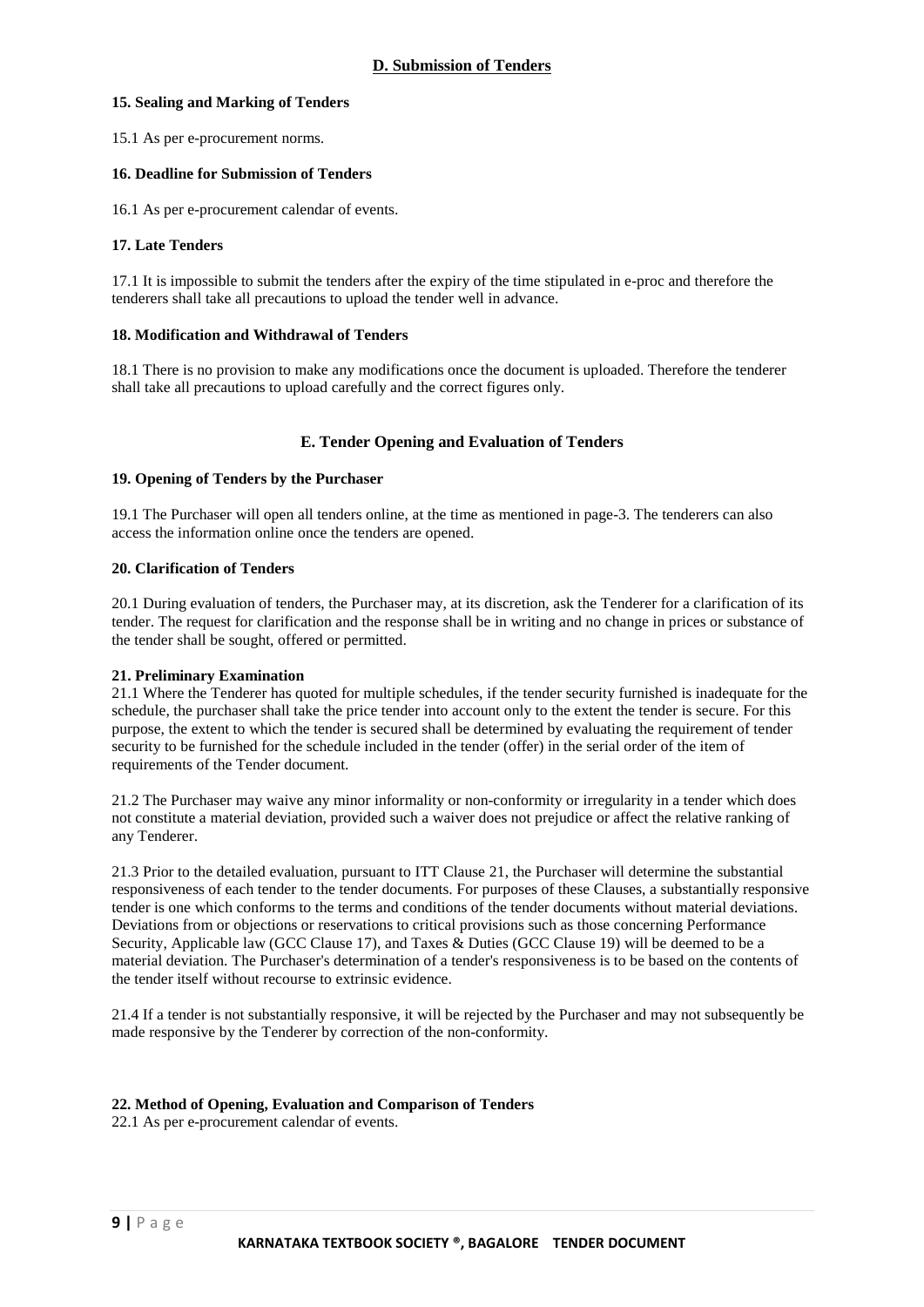22.2 The Purchaser will further evaluate and compare the tenders which have been determined to be substantially responsive to arrive at the evaluated L-1 tender.

## **23. Contacting the Purchaser**

23.1 Subject to ITT Clause 21, no Tenderer shall contact the Purchaser on any matter relating to its tender, from the time of the tender opening to the time the Contract is awarded. If the tenderer wishes to bring additional information to the notice of the purchaser, it should do so in writing.

23.2 Any effort by a Tenderer to influence the Purchaser in its decisions on tender evaluation, tender comparison or contract award may result in rejection of the Tenderer's tender.

## **F. Award of Contract**

## **24. Pre-qualification / Post-qualification**

24.1 The Purchaser will determine to its satisfaction whether the Tenderer that is selected as having submitted the lowest evaluated and responsive tender meets the criteria specified in ITT Clause 11 (b) and is qualified to perform the contract satisfactorily.

24.2 An affirmative determination will be a prerequisite for award of the Contract to the Tenderer. A negative determination will result in rejection of the Tenderer's tender, in which event the Purchaser will proceed to the next lowest evaluated tender to make a similar determination of that Tenderer's capabilities to perform the contract satisfactorily.

## **25. Award Criteria**

25.1 Subject to ITT Clause 28, the Purchaser will award the Contract to the successful Tenderer item wise whose tender has been determined to be substantially responsive and has been determined as the lowest item wise evaluated tender, provided further that the Tenderer is determined to be qualified to perform the Contract satisfactorily.

### **26. Purchaser's right to vary the contract period**

26.1 The Purchaser reserves the right to increase or decrease by up to 25% of the contract period mentioned in the tender i.e. by about 3 months at its discretion and for its convenience and advantage.

### **27. Purchaser's Right to Accept Any Tender and to Reject Any or All Tenders**

27.1 The Purchaser reserves the right to accept or reject any tender, and to annul the tendering process and reject all tenders at any time prior to contract award, without thereby incurring any liability to the affected Tenderer or Tenderers.

### **28. Notification of Award**

28.1 Prior to the expiration of the period of tender validity, the Purchaser will notify the successful tenderer in writing by registered letter or by cable/telex or fax, to be confirmed in writing by registered letter, that its tender has been accepted.

28.2 The notification of award will constitute the formation of the Contract.

28.3 Upon the successful Tenderer's furnishing of performance security pursuant to ITT Clause 30, the Purchaser will promptly notify the name of the winning Tenderer is e-Portal and will discharge the earnest money deposit, of unsuccessful tender pursuant to ITT Clause 12.

28.4 If, after notification of award, a Tenderer wishes to ascertain the grounds on which its tender was not selected, it should address it's request to the Purchaser. The Purchaser will promptly respond in writing to the unsuccessful Tenderer.

### **29. Signing of Contract**

29.1 At the same time as the Purchaser notifies the successful tenderer that its tender has been accepted, the Purchaser will send the Tenderer the LOA

29.2 Within 14 days of receipt of the LOA, the successful Tenderer shall sign and date return it to the Purchaser.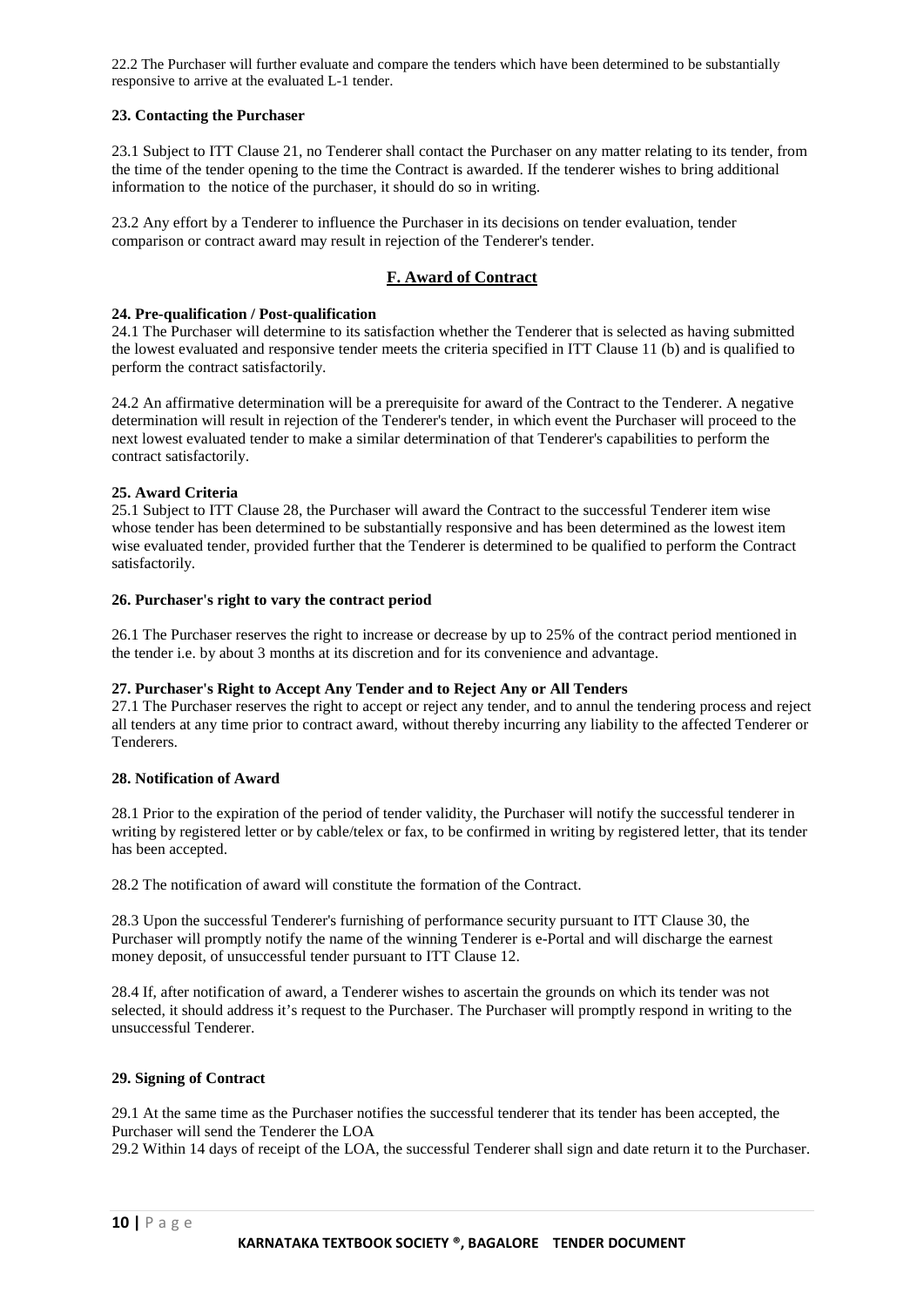#### **30. Performance Security**

30.1 Within 14 days of the receipt of notification of award from the Purchaser, the successful Tenderer shall furnish the performance security in accordance with the Conditions of Contract, in the Performance Security Form provided in the tender documents or in another form acceptable to the Purchaser.

30.2 Failure of the successful Tenderer to comply with the requirement of ITT Clause 29.2 or ITT Clause 30.1 shall constitute sufficient grounds for the annulment of the award and forfeiture of the earnest money deposit, in which event the Purchaser may make the award to the next lowest evaluated Tenderer or call for new tenders.

### **31 Corrupt or Fraudulent Practices**

31.1 The Government requires that Tenderers/ Suppliers/ Contractors observe the highest standard of ethics during the procurement and execution of Government financed contracts. In pursuance of this policy, the Government :

(a) defines, for the purposes of this provision, the terms set forth as follows :

(i) "corrupt practice" means the offering, giving, receiving or soliciting of anything of value to influence the action of a public official in the procurement process or in contract execution; and

(ii) "fraudulent practice" means a misrepresentation of facts in order to influence a procurement process or the execution of a contract to the detriment of the Government, and includes collusive practice among Tenderers (prior to or after tender submission) designed to establish tender prices at artificial non competitive levels and to deprive the Government of the benefits of free and open competition;

(b) will reject a proposal for award if it determines that the Tenderer recommended for award has engaged in corrupt or fraudulent practices in competing for the contract in question;

(c) will declare a firm ineligible, either indefinitely or for a stated period of time, to be awarded a Government financed contract if it at any time determines that the firm has engaged in corrupt or fraudulent practices in competing for, or in executing, a Government-financed contract.

31.2 Furthermore, Tenderers shall be aware of the provision stated in sub-clause 4.4 of the General Conditions of Contract.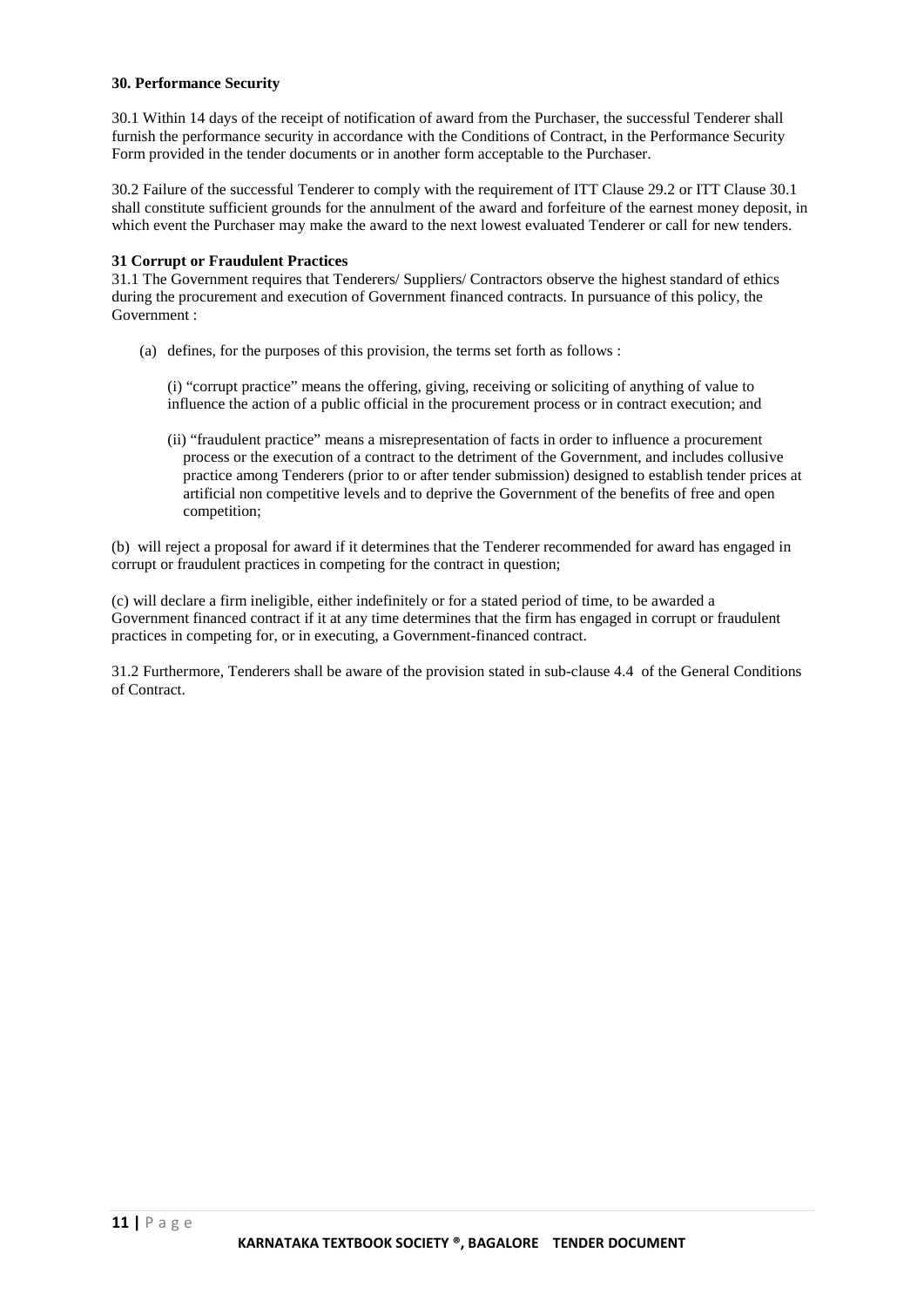### **SECTION III GENERAL CONDITIONS OF CONTRACT**

## **TABLE OF CLAUSES**

| <b>Clause</b><br><b>Number</b> | <b>Topic</b>                                                       | <b>Page Number</b> |  |  |
|--------------------------------|--------------------------------------------------------------------|--------------------|--|--|
| 1.                             | Definitions                                                        | 13                 |  |  |
| 2.                             | Application                                                        | 13                 |  |  |
| 3.                             | <b>Standards</b>                                                   | 13                 |  |  |
| 4.                             | Use of Contract Documents and Information; Inspection and Audit by |                    |  |  |
|                                | Government                                                         | 13                 |  |  |
| 5.                             | <b>Patent Rights</b>                                               | 14                 |  |  |
| 6.                             | Performance Security                                               | 14                 |  |  |
| 7.                             | <b>Inspection and Tests</b>                                        | 14                 |  |  |
| 8.                             | Payment                                                            | 14                 |  |  |
| 9.                             | Prices                                                             | 15                 |  |  |
| 10.                            | <b>Contract Amendments</b>                                         | 15                 |  |  |
| 11.                            | Assignment                                                         | 15                 |  |  |
| 12.                            | <b>Subcontracts</b>                                                | 15                 |  |  |
| 13.                            | Delays in Supplier's Performance                                   | 15                 |  |  |
| 14.                            | <b>Liquidated Damages</b>                                          | 15                 |  |  |
| 15.                            | <b>Termination for Default</b>                                     | 15                 |  |  |
| 16.                            | Governing Language                                                 | 16                 |  |  |
| 17.                            | Applicable Law                                                     | 16                 |  |  |
| 18.                            | <b>Notices</b>                                                     | 16                 |  |  |
| 19.                            | <b>Taxes and Duties</b>                                            | 16                 |  |  |

### **1. Definitions,**

1.1 In this Contract, the following terms shall be interpreted as indicated:

(a) "The Contract" means the agreement entered into between the Purchaser and the Supplier, as recorded in the Contract Form signed by the parties, including all the attachments and appendices thereto and all documents incorporated by reference therein;

(b) "The Contract Price" means the price payable to the Supplier under the Contract for the full and proper performance of its contractual obligations;

(c) "Services" means services ancillary to the supply of the Service, such as transportation and insurance, and any

other incidental services.

- (d) "GCC" means the General Conditions of Contract contained in this section.
- (e) "SCC" means the Special Conditions of Contract.
- (f) "The Purchaser" means the organization purchasing the Service, as named in SCC.
- (g) "The Purchaser's country" is the country named in SCC.
- (h) "The Supplier" means the individual or firm supplying the Service and Services under this Contract.
- (i) "The Government" means the Government of Karnataka State.
- (j) "The Project Site", where applicable, means the place or places named in SCC.
- (k) "Day" means calendar day.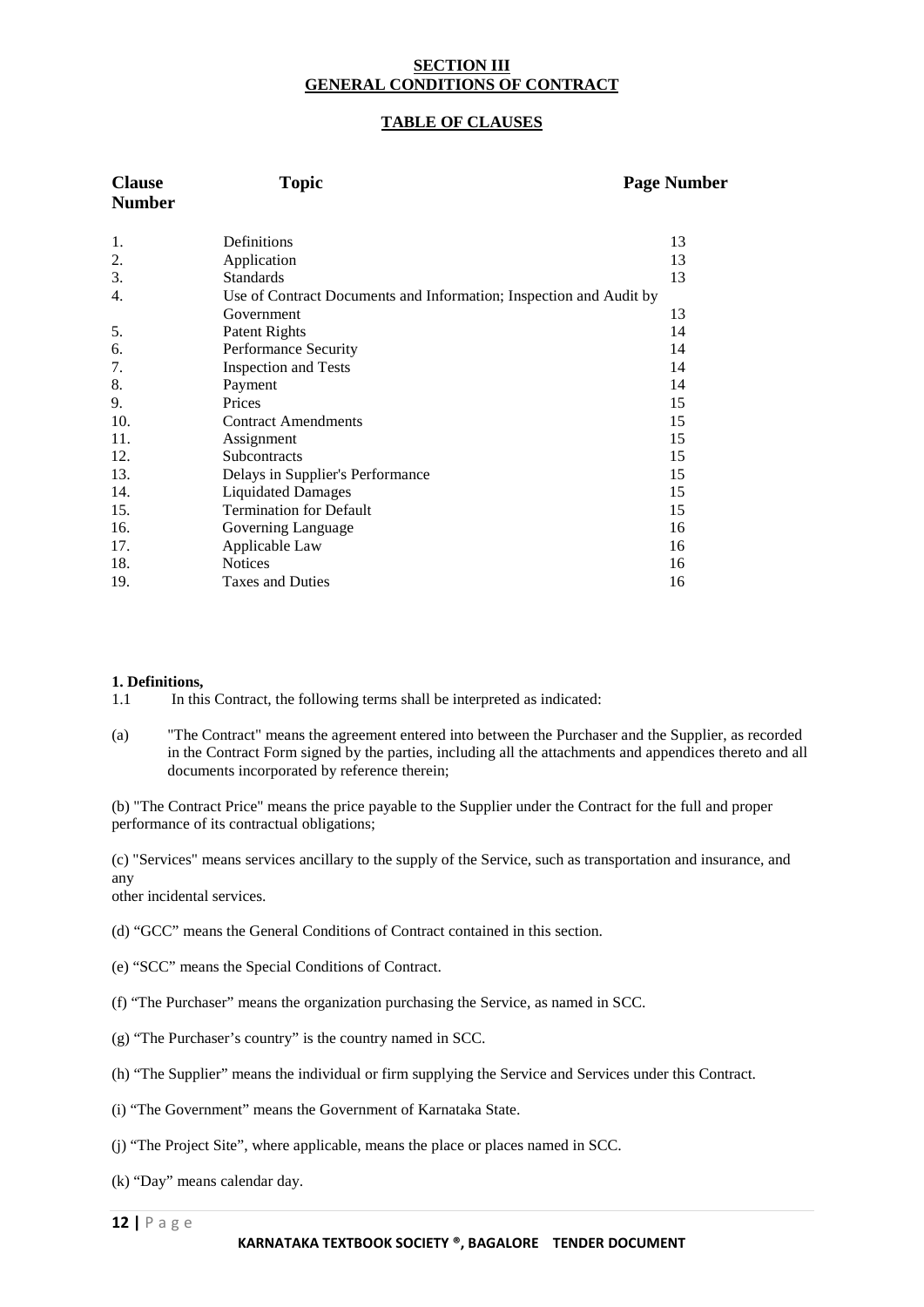## **2. Application**

2.1 These General Conditions shall apply to the extent that they are not superseded by provisions in other parts of the Contract.

## **3. Standards**

3.1 The Service supplied under this Contract shall conform to the standards mentioned in the Technical Specifications, and, when no applicable standard is mentioned, to the authoritative standard appropriate to the Service' country of origin and such standards shall be the latest issued by the concerned institution.

## **4. Use of Contract Documents and Information; Inspection and Audit by the government**

4.1 The Supplier shall not, without the Purchaser's prior written consent, disclose the Contract, or any provision thereof, or any specification, plan, drawing, pattern, sample or information furnished by or on behalf of the Purchaser in connection therewith, to any person other than a person employed by the Supplier in performance of the Contract. Disclosure to any such employed person shall be made in confidence and shall extend only so far as may be necessary for purposes of such performance.

4.2 The Supplier shall not, without the Purchaser's prior written consent, make use of any document or information enumerated in GCC Clause 4.1 except for purposes of performing the Contract.

4.3 Any document, other than the Contract itself, enumerated in GCC Clause 4.1 shall remain the property of the Purchaser and shall be returned (in all copies) to the Purchaser on completion of the Supplier's performance under the Contract if so required by the Purchaser.

4.4 The supplier shall permit the Government to inspect the Supplier's accounts and records relating to the performance of the Supplier and to have them audited by auditors appointed by the Government, if so required by the Government.

## **5. Patent Rights**

5.1 The Supplier shall indemnify the Purchaser against all third-party claims of infringement of patent, trademark or industrial design rights arising from use of the Service or any part thereof in India.

### **6. Performance Security**

6.1 Within 14 days of receipt of the notification of contract award, the Supplier shall furnish Performance Security to the Purchaser for an amount of 5% of the Contract Value, valid up to 60 days after the date of completion of performance obligations including Warranty obligations, i.e till one year. In the event of any correction of defects or replacement of defective material during the Warranty period, the Warranty for the corrected/replaced material shall be extended to a further period of 12 months and the Performance Bank Guarantee for proportionate value shall be extended 60 days over and above the initial Warranty period.

6.2 The proceeds of the performance security shall be payable to the Purchaser as compensation for any loss resulting from the Supplier's failure to complete its obligations under the Contract.

6.3 The Performance Security shall be denominated in Indian Rupees and shall be in one of the following forms: (a) A Bank guarantee or irrevocable Letter of Credit, issued by a Nationalized/Scheduled bank in the form provided in the tender documents or another form acceptable to the Purchaser; or

(b) A cashier's cheque or Banker's certified cheque, or crossed demand draft or pay order drawn in favour of the Purchaser.; or

(c) Specified small savings instruments pledged to the Purchaser.

6.4 The Performance Security will be discharged by the Purchaser and returned to the Supplier not later than 90 days following the date of completion of the Supplier's performance obligations, including anyWarranty obligations, under the Contract.

6.5 In the event of any contract amendment, the Supplier shall, within 20 days of receipt of such amendment, furnish the amendment to the Performance Security, rendering the same valid for the duration of the Contract as amended for 60 days after the completion of performance obligations includingWarranty obligations.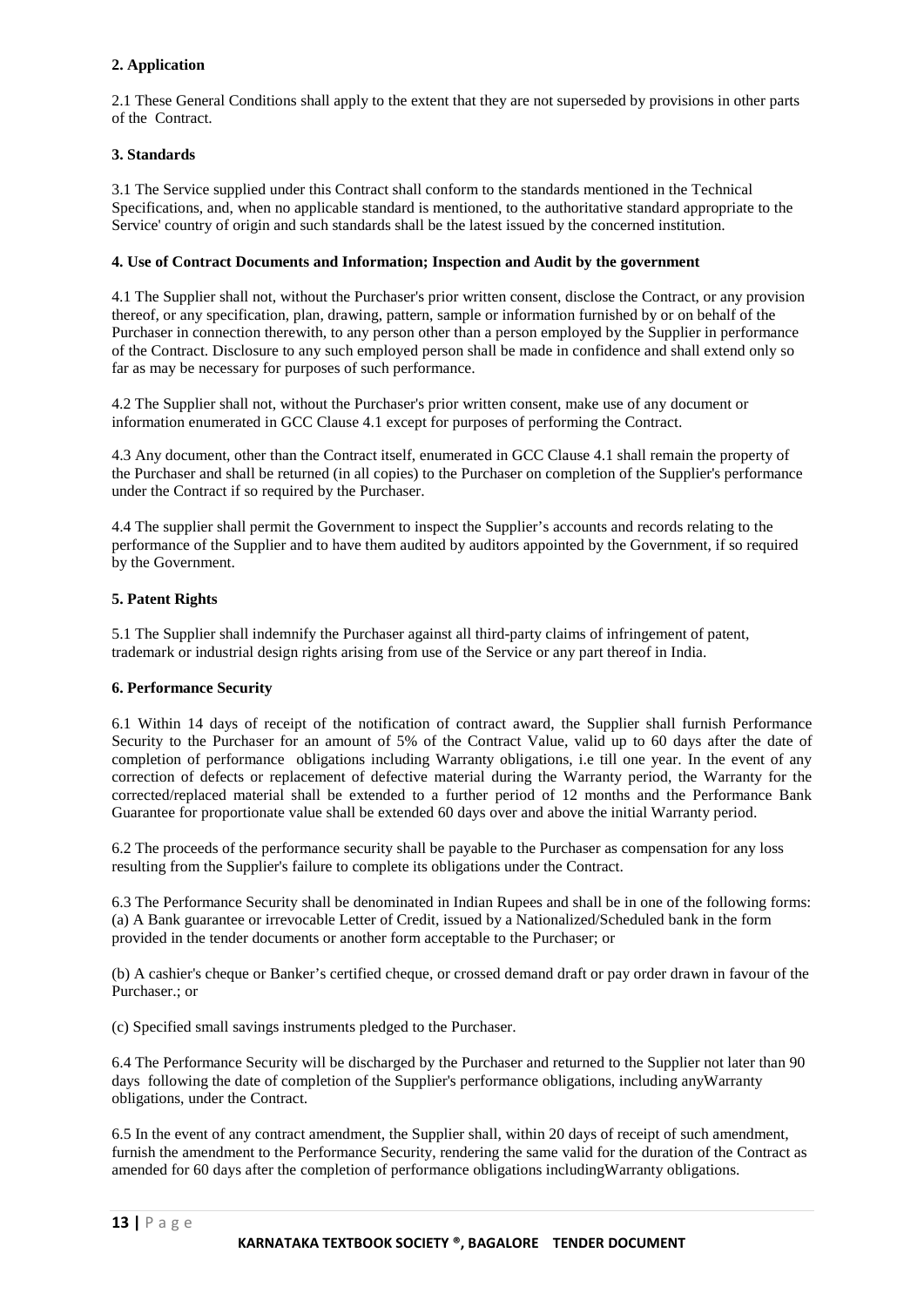## **7. Inspections and Tests**

7.1 The Purchaser or its representative shall inspect the vehicle proposed to be provided during evaluation of the tender.

7.2 Should any inspected vehicle fail to confirm to the specifications, the Purchaser may reject the tender.

### **8. Payment**

8.1 The method and conditions of payment to be made to the Supplier under this Contract shall be specified in the SCC.

8.2 The Supplier's request(s) for payment shall be made to the Purchaser in writing, accompanied by an invoice describing, as appropriate, the services performed and by documents and upon fulfillment of other obligations stipulated in the contract.

8.3 Payments shall be made promptly by the purchaser but in no case later than thirty days after submission of the invoice or claim by the supplier.

- 8.4 Payment shall be made in Indian Rupees through cheque or DD.
- 8.5 The payment will be made on monthly basis on submission of bills duly supported by duly signed by concerned officers.
- 8.6 No payment shall be made in advance nor any loan from any bank or financial institution recommended on the basis of the order of award of work.
- 8.7 The Contractor should submit details of his Bank Account for making payments through NEFT.
- 8.8 No night charges will be payable for Local or outstation duties.
- 8.9 Toll fees and parking charges shall be reimbursed by this office against the production of proper bills.
- 8.10 The rates quoted should be specifically maintain the service tax component. No service tax will be paid if the operator files to provide proof of valid service tax registration.

## **9. Prices**

9.1 Prices payable to the supplier as stated in the contract shall be firm during the performance of the contract.

## **10. Contract Amendments**

10.1 No variation in or modification of the terms of the Contract shall be made except by written amendment signed by the parties.

### **11. Assignment**

11.1 The Supplier shall not assign, in whole or in part, its obligations to perform under the Contract, except with the Purchaser's prior written consent.

### **12. Subcontracts**

12.1 The Supplier shall notify the Purchaser in writing of all subcontracts awarded under this Contract if not already specified in the tender. Such notification, in his original tender or later, shall not relieve the Supplier from any liability or obligation under the Contract. Sub-contracts shall be only for bought out items and subassemblies.

12.2 Subcontracts must comply with the provisions of GCC Clause 2.

### **13. Delays in the Supplier's Performance**

13.1 Delivery of the Service and performance of the Services shall be made by the Supplier in accordance with the time schedule specified by the Purchaser in the Schedule of Requirements.

13.2 If at any time during performance of the Contract, the Supplier or its sub-contractor(s) should encounter conditions impeding timely delivery of the Service and performance of Services, the Supplier shall promptly notify the Purchaser in writing of the fact of the delay, its likely duration and its cause(s). As soon as practicable after receipt of the Supplier's notice, the Purchaser shall evaluate the situation and may, at its discretion, extend the Supplier's time for performance with or without liquidated damages, in which case the extension shall be ratified by the parties by amendment of the Contract.

13.3 Except as provided under GCC Clause 13, a delay by the Supplier in the performance of its delivery obligations shall render the Supplier liable to the imposition of liquidated damages pursuant to GCC Clause 14,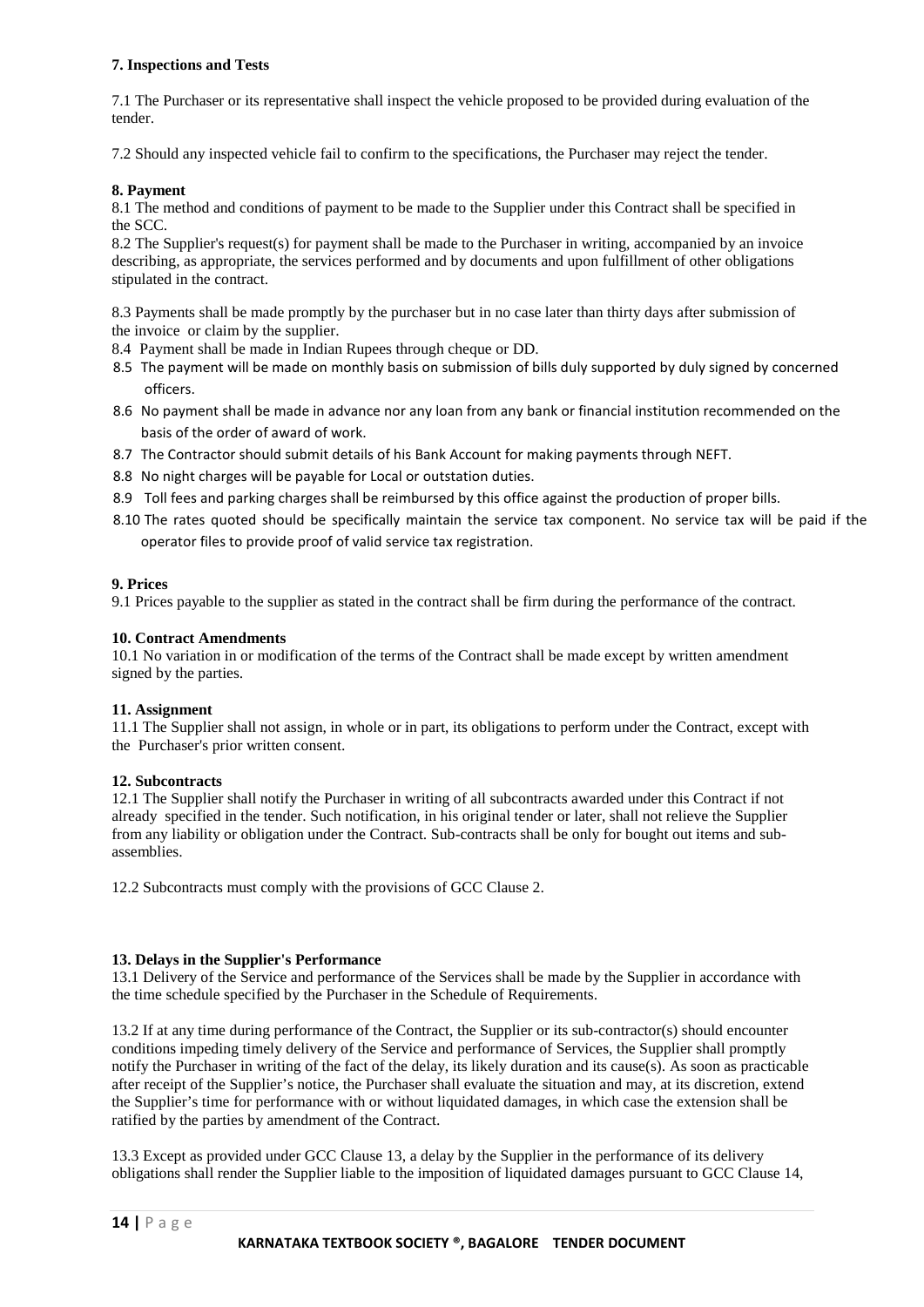unless an extension of time is agreed upon pursuant to GCC Clause 13.2 without the application of liquidated damages.

## **14. Liquidated Damages**

14.1 Subject to GCC Clause 13, if the Supplier fails to deliver any or all of the Service or to perform the Services within the period(s) specified in the Contract, the Purchaser shall, without prejudice to its other remedies under the Contract, deduct from the Contract Price, as liquidated damages, a sum equivalent to 0.5% of the delivered price of the delayed Service or unperformed Services for each week or part thereof of delay until actual delivery or performance, up to a maximum deduction of 10% of the Contract Price.. Once the maximum is reached, the Purchaser may consider termination of the Contract pursuant to GCC Clause 15.

## **15. Termination for Default**

15.1 The Purchaser may, without prejudice to any other remedy for breach of contract, by written notice of default sent to the Supplier, terminate the Contract in whole or part:

(a) if the Supplier fails to deliver any or all of the Service within the period(s) specified in the Contract, or within any extension thereof granted by the Purchaser pursuant service to GCC Clause 13; or (b) if the Supplier fails to perform any other obligation(s) under the Contract. (c) If the Supplier, in the judgement of the Purchaser has engaged in corrupt or fraudulent practices in competing for or in executing the Contract.

For the purpose of this Clause :

"Corrupt practice" means the offering, giving, receiving or soliciting of any thing of value to influence the action of a public official in the procurement process or in contract execution.

"fraudulent practice" means a misrepresentation of facts in order to influence a procurement process or the execution of a contract to the detriment of the Borrower, and includes collusive practice among Bidders (prior to or after bid submission) designed to establish bid prices at artificial non-competitive levels and to deprive the Borrower of the benefits of free and open competition.

15.2 In the event the Purchaser terminates the Contract in whole or in part, pursuant to GCC Clause 15.1, the Purchaser may procure, upon such terms and in such manner as it deems appropriate, Service or Services similar to those undelivered, and the Supplier shall be liable to the Purchaser for any excess costs for such similar Service or Services. However, the Supplier shall continue the performance of the Contract to the extent not terminated.

### **16. Governing Language**

16.1 The contract shall be written in English language. English language version of the Contract shall govern its interpretation. All correspondence and other documents pertaining to the Contract which are exchanged by the parties shall be written in the same language.

## **17. Applicable Law**

17.1 The Contract shall be interpreted in accordance with the laws of the Union of India and more specifically in accordance with KTTP Act 1999 and rules made there under.

### **18. Notices**

18.1 Any notice given by one party to the other pursuant to this Contract shall be sent to other party in writing or by cable, telex or facsimile and confirmed in writing to the other Party's address specified in SCC.

18.2 A notice shall be effective when delivered or on the notice's effective date, whichever is later.

## **19. Taxes and Duties**

- 19.1 Suppliers shall be entirely responsible for all taxes, duties, license fees, octroi, road permits, etc., incurred until delivery of the contracted Service service to the Purchaser.
- 19.2 TDS will be deducted as per the rates prevailing at the time of providing the service.

### 20. **Other General Conditions**

20.1The tenderer should have a registered established car rental / travel agency firm having sufficient

number of latest models of vehicles for hiring. The vehicle provided should not be below than 2014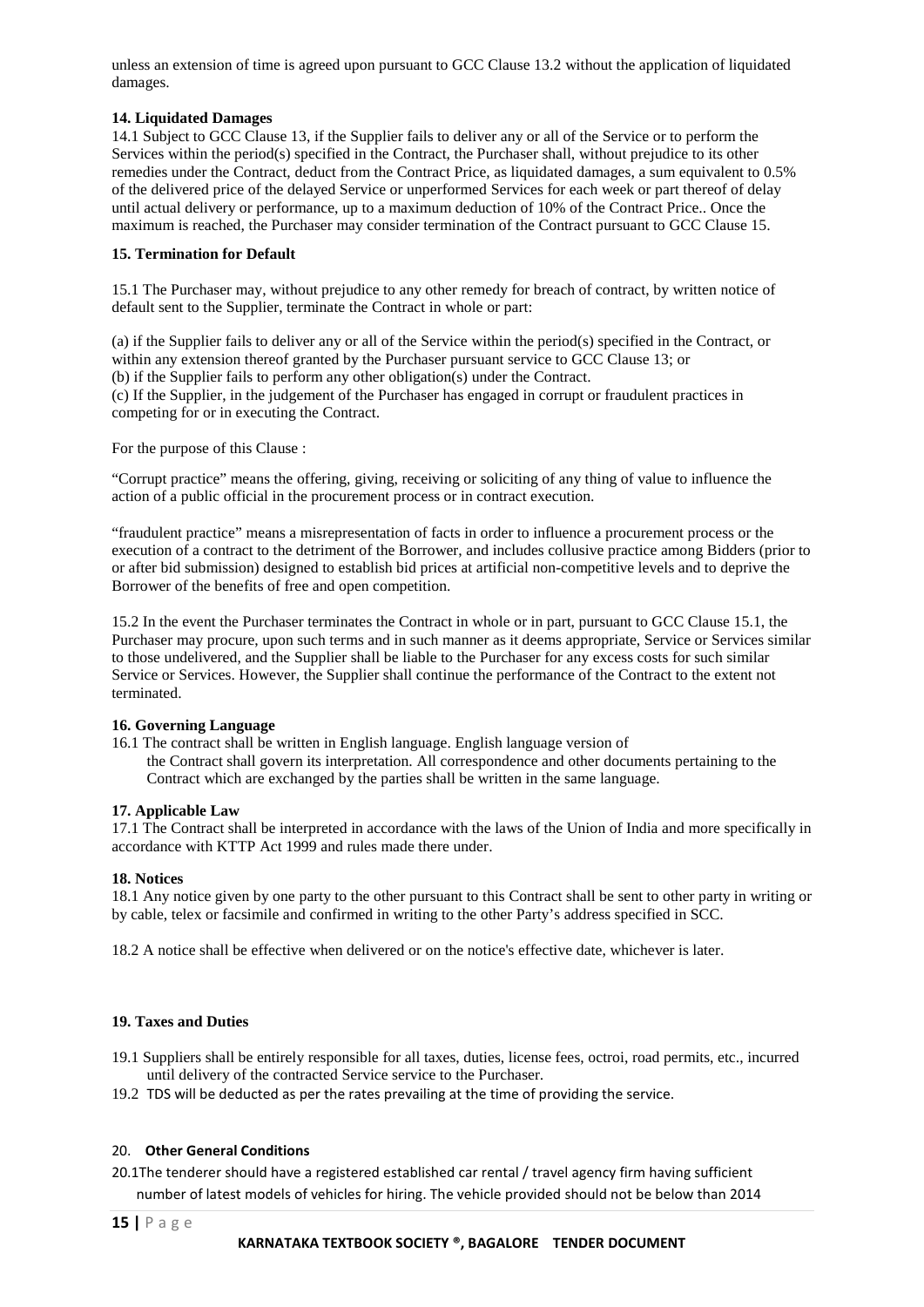models.

- 20.2. All vehicles should be registered under tourist taxi permit and should be kept neat and clean, also should be in good and sound condition mechanically. Vehicle should report for duty with sufficient fuel for the day's duty (Say a Minimum 20 Ltrs.)
- 20.3 Punctuality will have to be ensured and log books shall be maintained by the drivers for this purpose.
- 20.4 The accident risks for drivers and vehicles be covered by comprehensive insurance and KTBS Bengaluru shall not take any liability on this account.
- 20.5 The vehicles deployed by the agency should be registered in the name of agency only and another vehicle hired by the agency from open market will not be accepted in the normal course.
- 20.6. Change in deployment of vehicles of drivers shall be allowed only in exceptional circumstances and only with prior information/approval of Director.
- 20.7. **The rates of hiring would be applicable for maximum period of one years and the rates approved through the Bid will be effective from the date of the approval of bid which can be extended on yearly basis at the discretion of Director KTBS.**
- **20.8.** The contractor must also ensure that all the necessary documents(Registration Certificate, Insurance papers, PUC certificate etc.) are available with the driver deployed for duty for the KTBS.
- 20.9. The driver provided by the contractor should fulfill the following conditions:
	- a) Should be in possession of valid commercial driving license issued by RTO for the class of vehicle he is driving.
	- b) Should wear uniform which should be properly washed and ironed.
	- c) Should not smoke; chew Pan / Pan masala /Tobacco inside the car both while driving and otherwise.
	- d) Should not indulge in any activity inimical to security of the officers traveling in his car.
	- e) Should be in possession of Mobile phone with valid connection.
- 20.10. The names of addresses of the drivers should also be furnished beforehand to the KTBS Bengaluru.
- 20.11. The vehicle should be with standard seats, which should be agreed with seating capacity as the RC book and other relevant Document.
- 20.12. All expenditure in connection with Petrol/ Diesel/ CNG, Pollution check, maintenance of vehicle, road taxes, insurance documents.
- 20.13 The vehicle must be made available at any given time and day as desired by this office.
- 20.14 In case of break down or disruption due to any other reason, the vehicle shall be replaced by a substitute vehicle & driver immediately so that there shall be no loss of time.
- 20.15 . The firm should have valid service tax and GST TIN & PAN Numbers.
- 20.16. Right to vary quantities: KTBS reserves the right at the time of award of contract to increase or decrease **up to 25%** of the required quantity of (rounded to next whole number) services specified in the schedule of requirements without any change in hiring charges of the offered quantity of other terms and conditions. Decision of Director KTBS shall be final on this regard.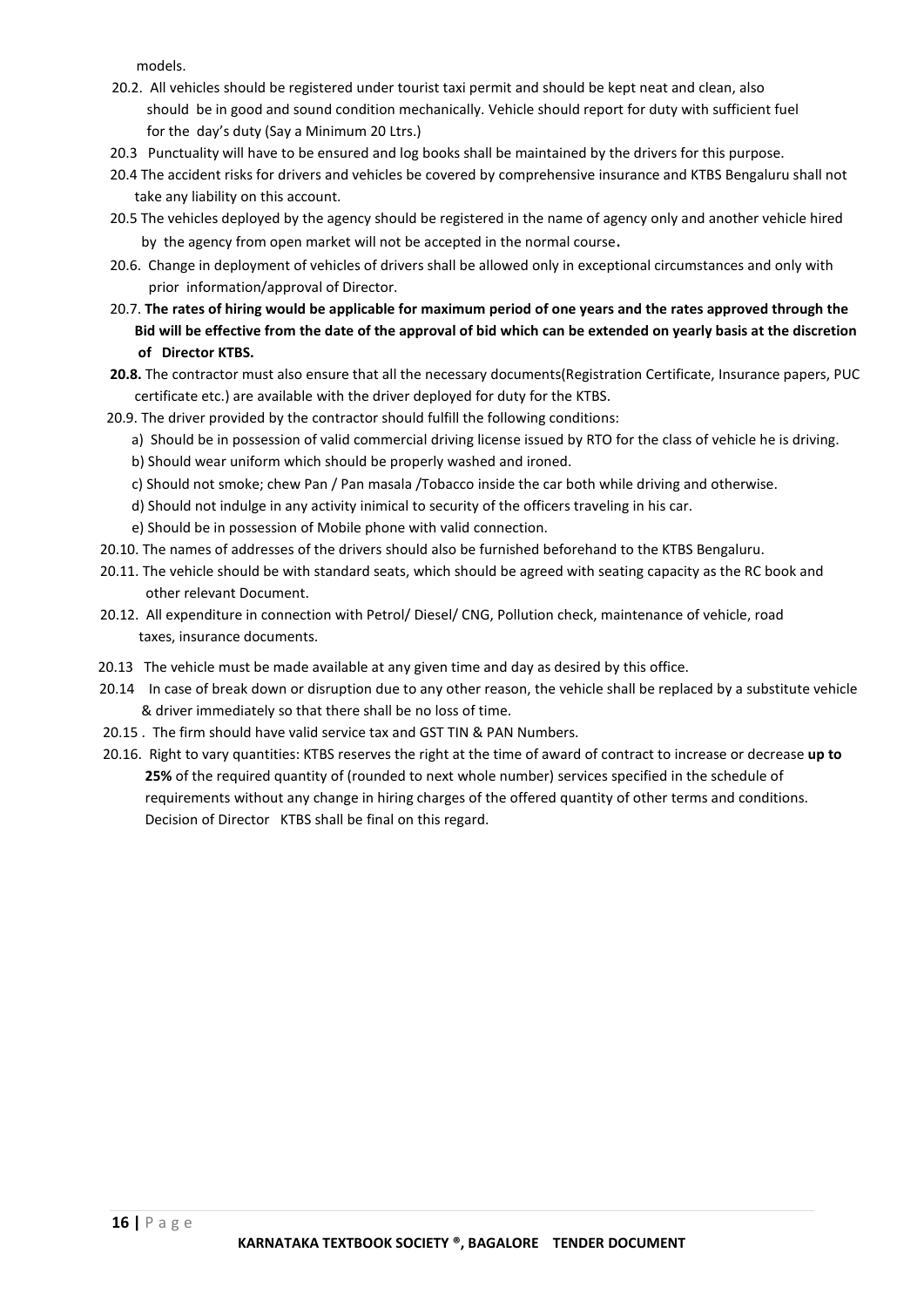## **SECTION IV SPECIAL CONDITIONS OF CONTRACT TABLE OF CLAUSES**

| Item No.         | <b>Topic</b>                        | <b>Page Number</b> |  |
|------------------|-------------------------------------|--------------------|--|
| -1.              | Definitions (GCC Clause 1)          | 18                 |  |
| 2.               | Inspection and Tests (GCC Clause 7) | 18                 |  |
| 3.               | Delivery and Documents              | 18                 |  |
| $\overline{4}$ . | <b>Incidental Services</b>          | 18                 |  |
| 5.               | Payment (GCC Clause 8)              | 18                 |  |
| 6.               | Notices (GCC Clause 18)             | 18                 |  |
|                  |                                     |                    |  |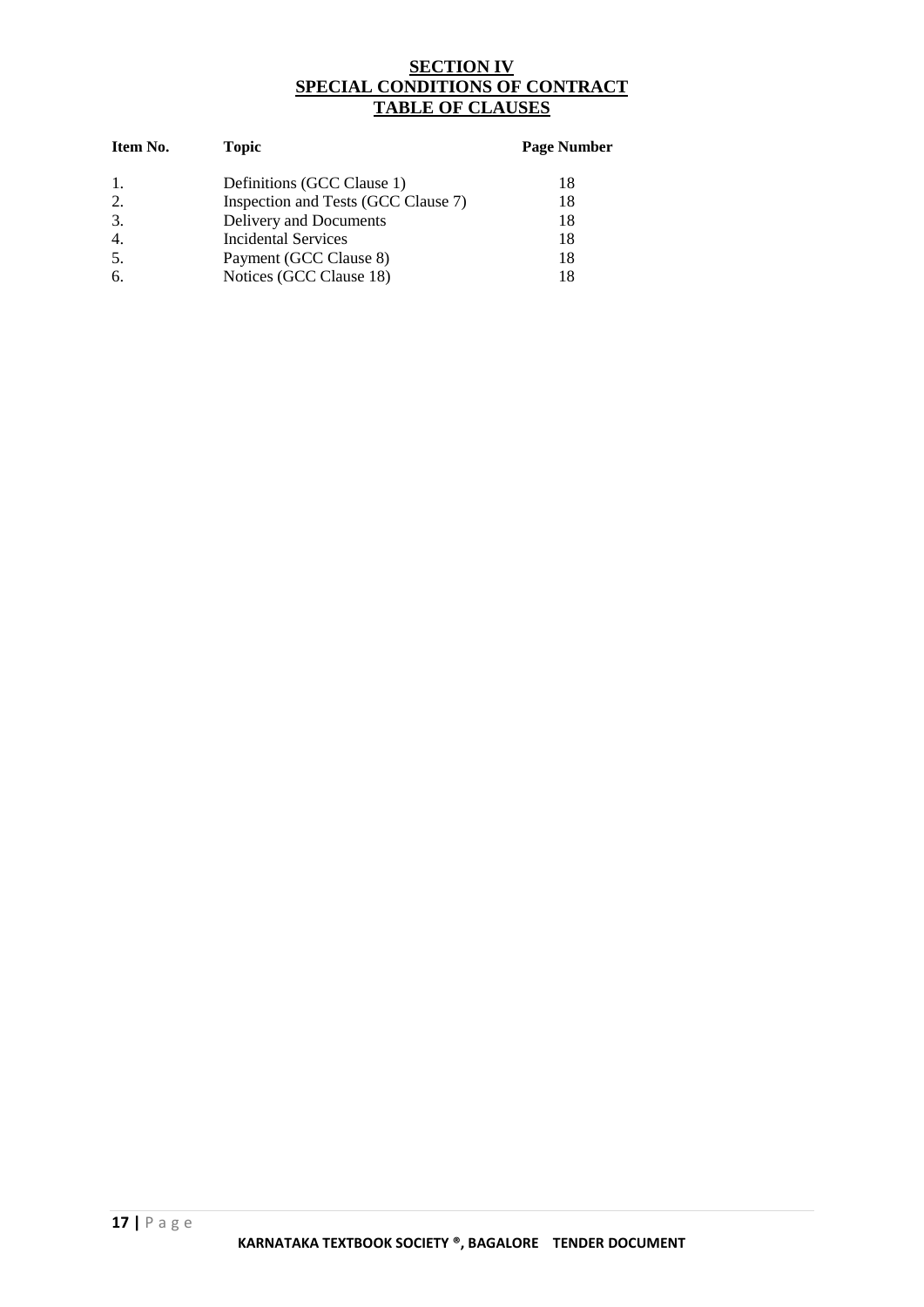## **SPECIAL CONDITIONS OF CONTRACT**

The following Special Conditions of Contract shall supplement the General Conditions of Contract. Whenever there is a conflict, the provisions herein shall prevail over those in the General Conditions of Contract. The corresponding clause number of the General Conditions is indicated in parentheses.

## 1. **Definitions (GCC Clause 1)**

(a) The Purchaser is The Managing Director, Karnataka Textbook Society®, Bangalore Govt of Karnataka (b) The Supplier is ................................................

## 2. **Inspection and Tests (GCC Clause 7)**<sup>1</sup>

The following inspection procedures and tests are required by the Purchaser: " The Proposed vehicle shall be inspected for it's fitness, eligibility to be used for hiring

### 3. **Delivery and Documents**

Upon delivery of the Service / Services the supplier shall furnish to the purchaser the following documents every

month :

(i) One Original and two copies of the invoice showing contract number, Service/services description period, unit price, total amount.

### 4. **Incidental Services**

The services covered under Clause 12 shall be furnished and the cost shall be included in the contract price; "1) Drivers Salary, Bata, Uniform and any such other allowances.

2) Cleaning of the vehicle every day, all consumables like oil, coolant etc.,

3) All repairs, replacement of spares during the contract period. "

## 5. **Payment (GCC Clause 8)**

The payment shall be made normally on monthly basis.

### 6. **Notices (Clause 18)**

For the purpose of all notices, the following shall be the address of the Purchaser and Supplier. Purchaser :

#### **OFFICE OF THE MANAGING DIRECTOR OF KARNATAKA TEXTBOOK SOCIETY ® No-4 , 100feet Ring road, Hosakerehalli Cross, Banashankari 3rd Stage, Bangalore - 560085 Ph : 080-26422238, Fax: : 080-26421299**

Supplier: (To be filled in at the time of Contract signature)

............................................. ............................................. ............................................. .............................................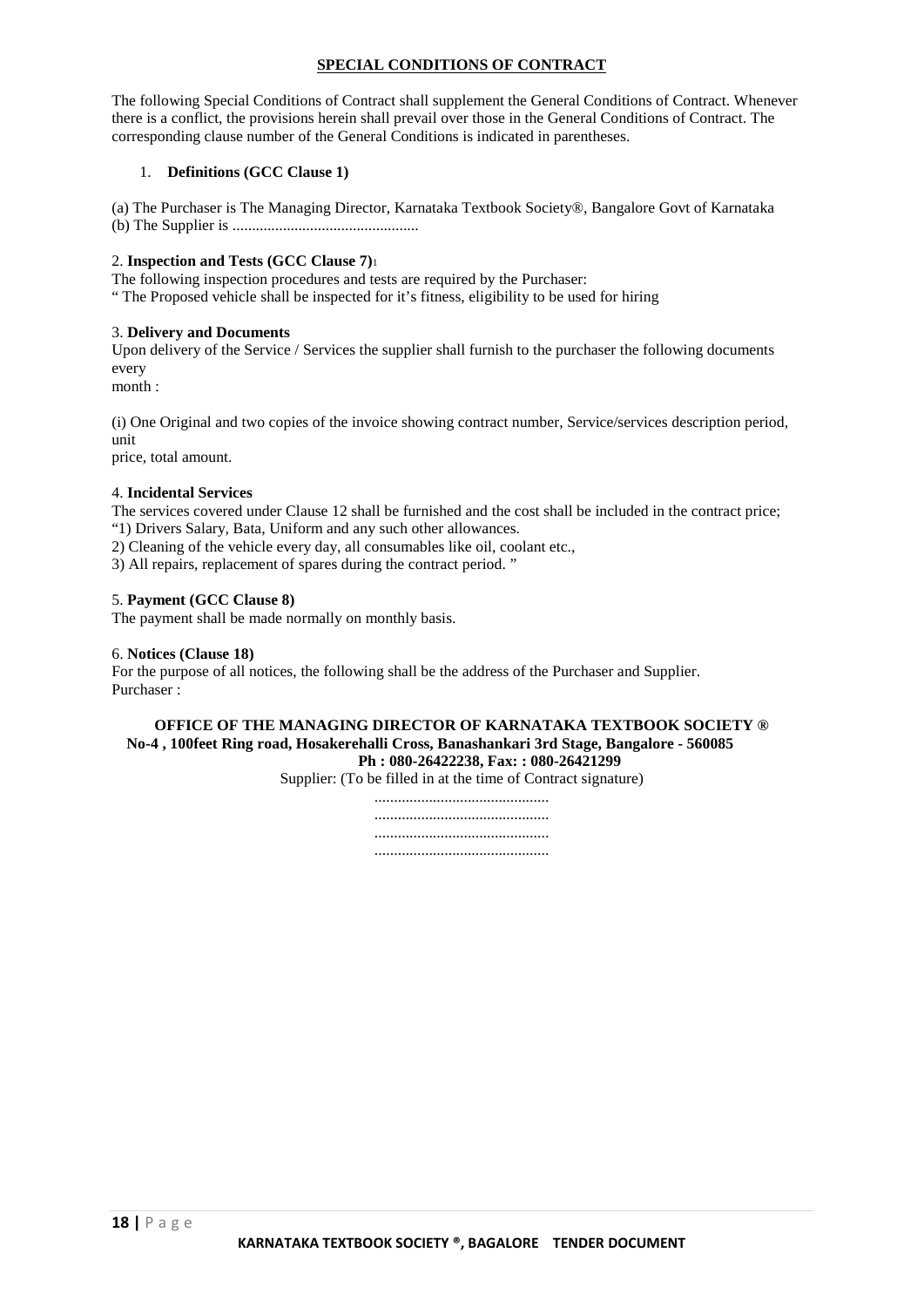## **SECTION V SCHEDULE OF REQUIREMENTS**

## *(As per e-procurement)*

The Tenderer is required to provide an A/C Car with driver on monthly basis for a period of one year from August **- 2018** to September**- 2019** preferably

## (a**) Maruthi Suzuki SX4 /Maruthi Swift Dzire / Tata Indigo XL or Equivalent.**

(b) Indica or equivalent. The same Car shall be provided every day. When the car is taken for the repairs or servicing an alternative vehicle shall be provided. The drivers shall be for 10 hours. The cost of Diesel / petrol, maintenance of the vehicle salary to the driver etc shall be the responsibility of the Tenderer. The maximum rate and kilometre specified as below.

## **For A/C car:**

| Monthly 2500 kms or 300 hours  | $Rs. 30,000/-$ |
|--------------------------------|----------------|
| Rate per Km after 2500 Kms     | Rs. 6.50       |
| Rate per hour after 300 hours. | Rs. 55.00      |

**Note** 

**1. The tenderer shall quote lower than the rates mentioned above.**

- **2. If any tenderer quotes higher than the rates mentioned above shall be rejected.**
- **3. Any increase in the service tax or any new taxes will be compensated by the purchaser. Any reduction from the same will be to the purchaser's credit.**

## **SECTION VI TECHNICAL SPECIFICATIONS**

The Car shall be with A/C and of SEDAN Type, atleast equivalent to the brands like Maruthi Suzuki SX4 or Maruthi Swift Dzire of Maruthi Make or Tata Indigo XL etc. It shall be with either diesel or petrol engine only. The driver shall be appointed on continuous service basis and should not be changed frequently. He shall be a literate and hold a 4 Wheeler driving license. The Vehicle shall be less than 3 years old.

## **SECTION VII QUALIFICATION CRITERIA**

(Referred to in Clause 11 of ITT)

- 1. The tenderer shall be registered firm.
- 2. The tenderer shall have an experience of at least one year.
- 3. The tenderer shall have a Turnover of at least 5.00 lakhs in the last financial year.

**Note : The above parameters will be verified based on the documents submitted as per clause 7.1 of ITT and during the inspection by the purchaser.**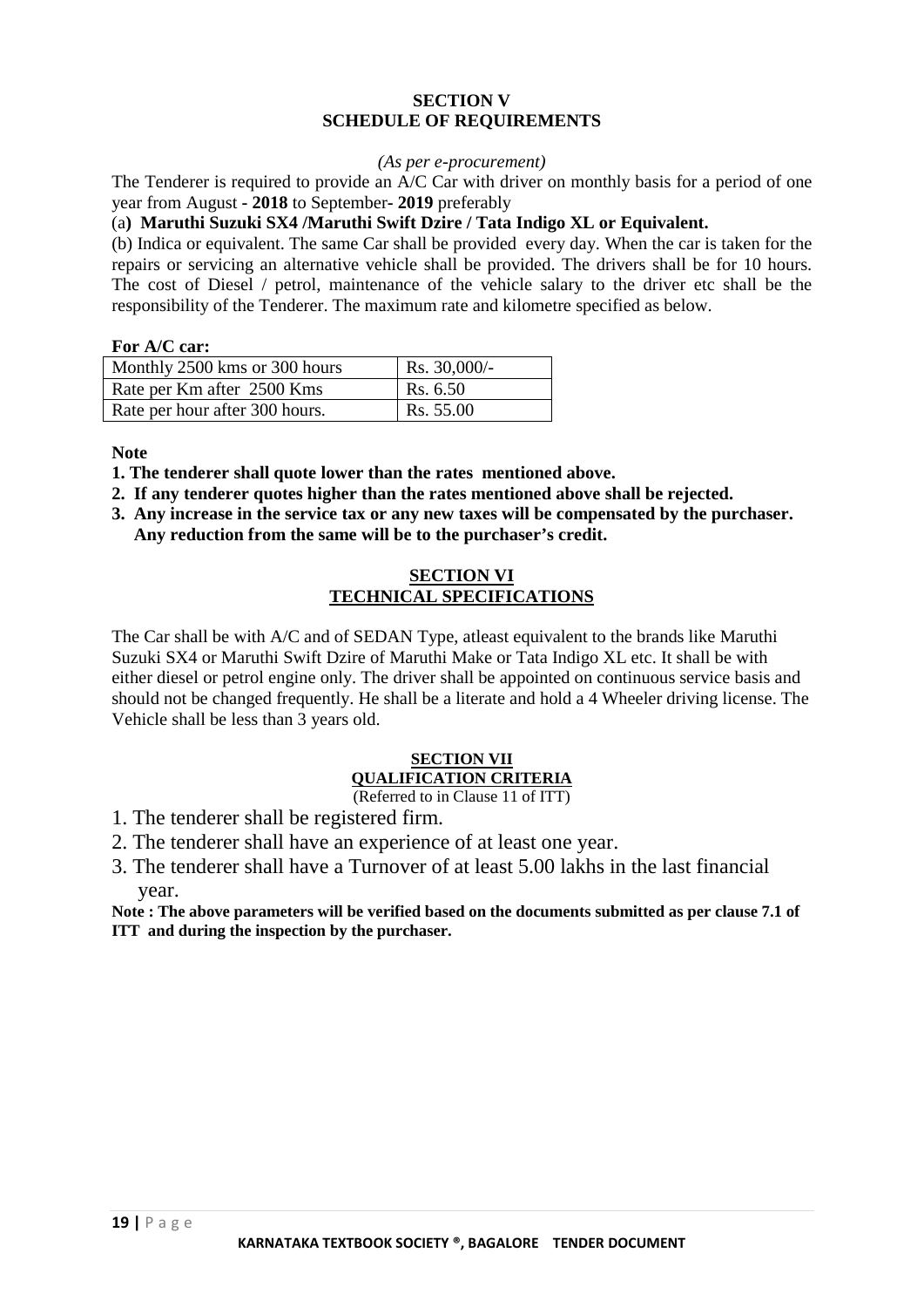## **SECTION VIII TENDER FORM AND PRICE SCHEDULE (As per the e-procurement format available in the portal)**

## **Annexure-I SECTION IX CONTRACT FORM**

**THIS AGREEMENT** made the .......day of.................................., 20... Between .......................... *(Name of purchaser)* of .............. *(Country of Purchaser)* (here in after called "the Purchaser") of the one part and ..................... *(Name of Supplier)* of ......................... *(City and Country of Supplier)* (here in after called "the Supplier") of the other part :

**WHEREAS** the Purchaser is desirous that certain Service and ancillary services viz., ..................................... *(Brief Description of Service and Services)* and has accepted a tender by the Supplier for the supply of those Service and services in the sum of .............................. *(Contract Price in Words and Figures)* (hereinafter called "the Contract Price").

## **NOW THIS AGREEMENT WITNESSETH AS FOLLOWS:**

- 1. In this Agreement words and expressions shall have the same meanings as are respectively assigned to them in the Conditions of Contract referred to.
- 2. The following documents shall be deemed to form and be read and construed as part of this Agreement, viz.:
- (a) the Tender Form and the Price Schedule submitted by the Tenderer;
- (b) the Schedule of Requirements;
- (c) the Technical Specifications;
- (d) the General Conditions of Contract;
- (e) the Special Conditions of Contract; and
- (f) the Purchaser's Notification of Award.

3. In consideration of the payments to be made by the Purchaser to the Supplier as hereinafter mentioned, the Supplier hereby covenants with the Purchaser to provide the Service and services and to remedy defects therein in

conformity in all respects with the provisions of the Contract.

4. The Purchaser hereby covenants to pay the Supplier in consideration of the provision of the Service and services and the remedying of defects therein, the Contract Price or such other sum as may become payable under the provisions of the Contract at the times and in the manner prescribed by the Contract. Brief particulars of the Service and services which shall be supplied/provided by the Supplier are as under:

| <b>SLNO</b> | <b>BRIEF DESCRIPTION</b><br>OF THE VEHICLE | <b>PERIOD OF</b><br>RC | <b>UNIT</b><br>(per plate) | <b>BASIC</b><br><b>PRICE</b> | <b>TAXES</b> | <b>RATES</b> |
|-------------|--------------------------------------------|------------------------|----------------------------|------------------------------|--------------|--------------|
|             |                                            |                        |                            |                              |              |              |
|             |                                            |                        |                            |                              |              |              |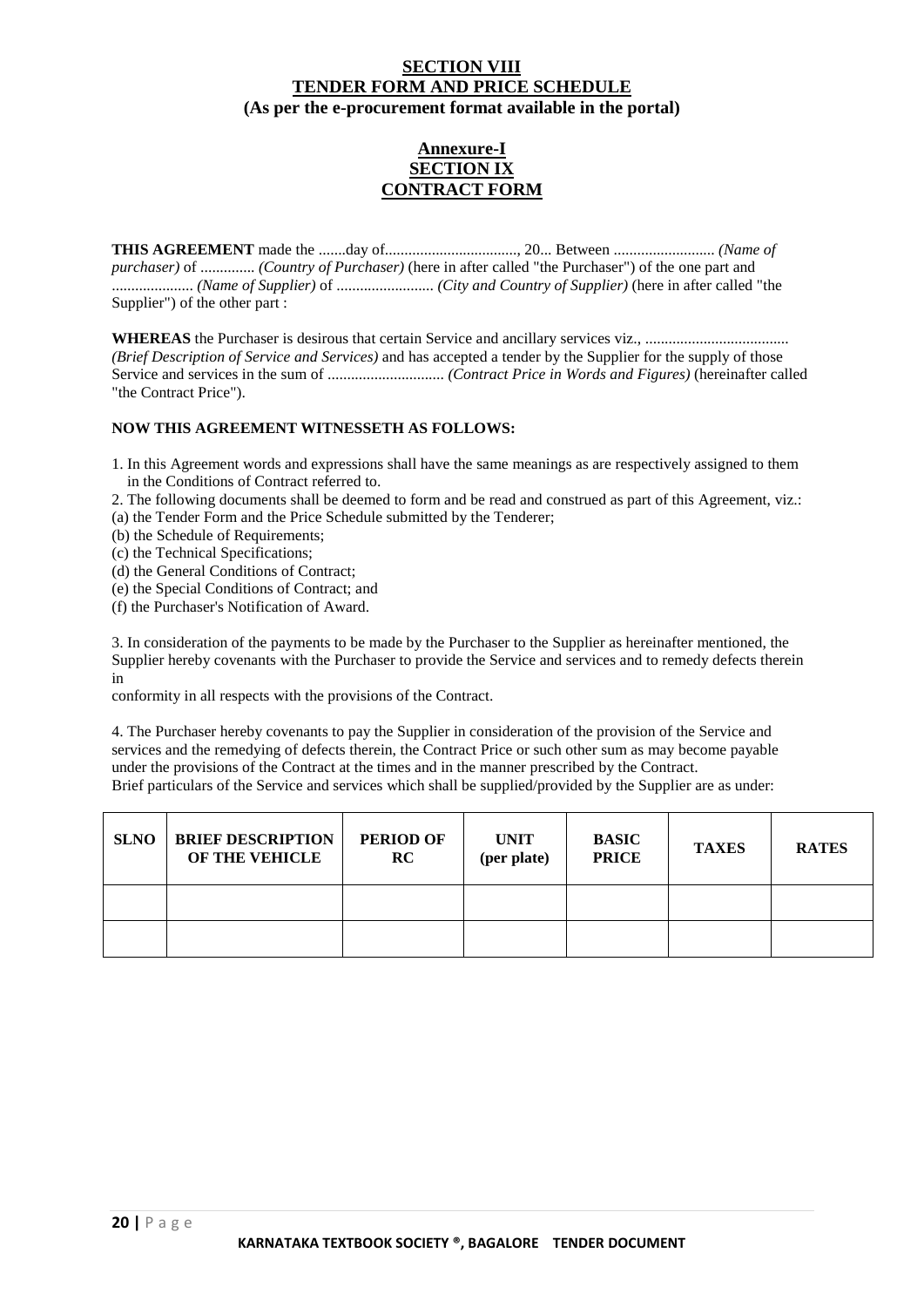## **PRICE BID FORMAT**

## **A. For A/C car:**

|               | Four Wheeler A/C cars                                                                                                                                                                                                                                                                                                         | <b>Rs. In Figures</b>                             | <b>Rs. In Words</b>                               |
|---------------|-------------------------------------------------------------------------------------------------------------------------------------------------------------------------------------------------------------------------------------------------------------------------------------------------------------------------------|---------------------------------------------------|---------------------------------------------------|
| $\mathbf 1$ . | a. Hire charges per vehicle per month for<br>running 2500 Kms or 300 Hours per<br>month (including Sunday's and holiday's).<br>Including driver salary, PF, IT, road tax,<br>Service Tax / GST, comprehensive<br>insurance, registration, FC, spare, repair /<br>maintenance cost and any other statutory &<br>other charges. | <b>Quote Rate Through</b><br><b>E-Portal only</b> | <b>Quote Rate Through</b><br><b>E-Portal only</b> |
|               | b. Rate of hire charges per Kms beyond                                                                                                                                                                                                                                                                                        | <b>Quote Rate Through</b>                         | <b>Quote Rate Through</b>                         |
|               | 2500 Kms per month                                                                                                                                                                                                                                                                                                            | <b>E-Portal only</b>                              | <b>E-Portal only</b>                              |
|               | c. Rate per hour after 300 Hours per                                                                                                                                                                                                                                                                                          | <b>Quote Rate Through</b>                         | <b>Quote Rate Through</b>                         |
|               | month.                                                                                                                                                                                                                                                                                                                        | <b>E-Portal only</b>                              | <b>E-Portal only</b>                              |

## **NOTE :**

**For the purpose of evaluation, the rate quoted for sl no 1(a) items will only be considered for the selection of the lowest bid of the respective vehicles.**

## **Seal/ Signature of the supplier**